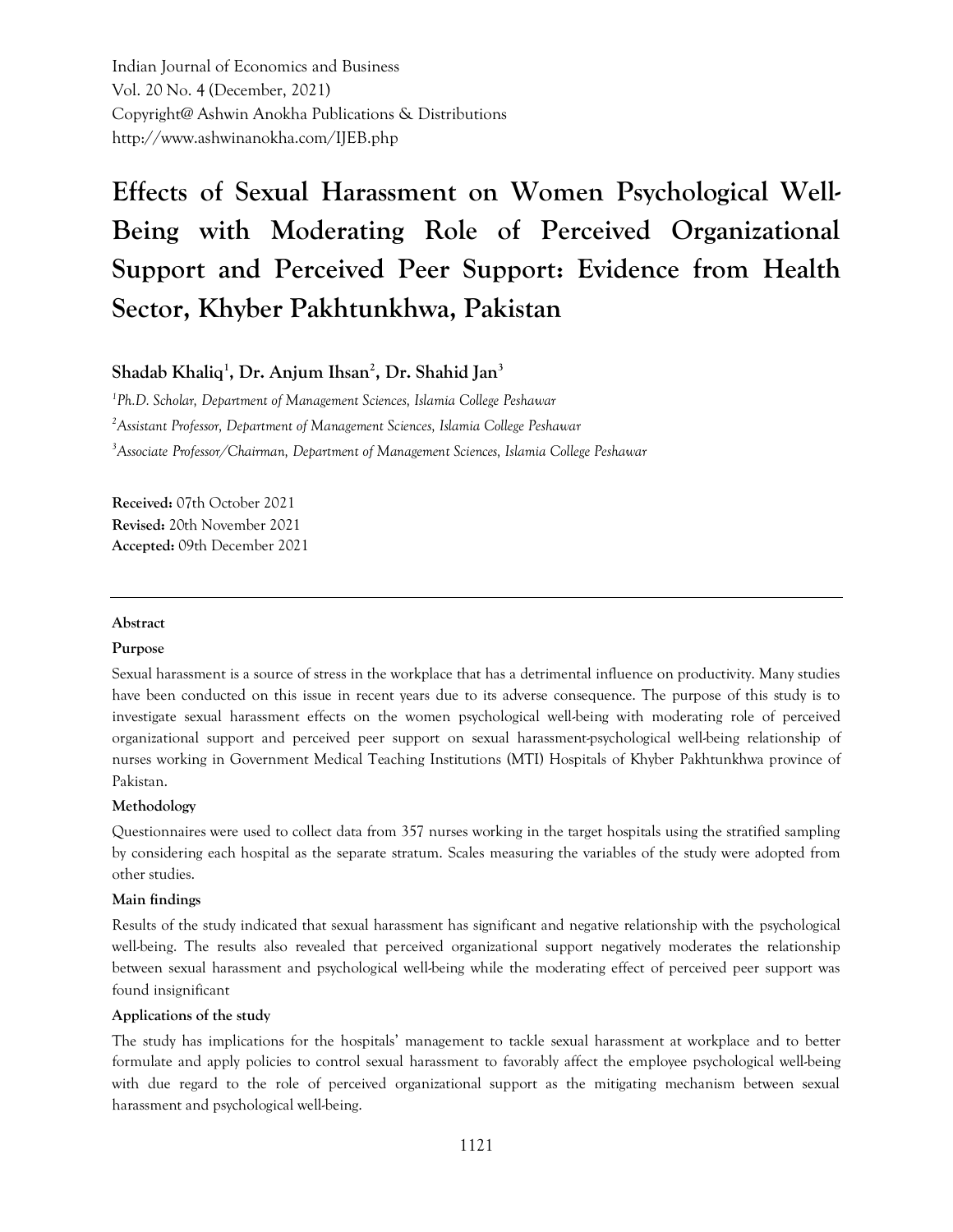#### **Originality of the study**

The existing literature is very much deficient as regards the sexual harassment effects on the women employees' psychological well-being and moderating role of perceived organizational support and perceived peer support. Specifically, no such study is conducted in Pakistan. Therefore, this study aims to contribute towards the pertinent literature in this regard.

**Keywords:** Sexual Harassment, Psychological Well-Being, Perceived Organizational Support, Perceived Peer Support.

#### **1. Introduction**

In nearly every corner of the globe, women's worries and insecurities appear to be endless, women's engagement in all spheres of work has increased, and women are increasingly valued members of society, she plays a key part in progress because of their potential. Females are subjected to a multitude of challenges and crimes that prevent them from realizing their full potential, such as sexual assault and harassment (Ali & Rukhsana, 2019). Sexual harassment is a workplace occurrence that can result in serious and detrimental negative emotions including shame and depression (Li et al., 2016). As a result of the personal and workrelated effects of sexual assault, organizations suffer increased expenditures. Direct costs connected with sexual harassment at work include termination, re-recruitment, other human resource related issues, and disciplinary action against employees (McDonald, 2012). Due to a number of government initiatives such as Equal Employment Opportunity and Affirmative Actions, there has been a progressive increase in workforce diversity, particularly gender diversity, in recent years. Females are increasingly joining the workforce and working in a variety of fields alongside their male counterparts (Phillips et al., 2020) Women encounter a number of difficulties as newcomers to professional jobs, one of which is sexual harassment. Sexual harassment is a problem that practically every society in the world is still grappling with. More lately, the globe has witnessed horrifying incidents as a result of the #MeToo campaign, which has pushed a growing number of women to expose their sexual harassment and abuse stories. Pakistani women have multiple identities based on their socioeconomic status, race, culture, linguistic, and profession, and they are sexually abused and repressed for a variety of causes. Women in Pakistan are certainly victims, and it's hard to imagine how many Pakistani women experience sexual harassment in their career and interpersonal lives. Another concern in Pakistan is gender discrimination, which is a product of societal conservatism and religious fundamentalism, every profession in the country reflects a very thought-provoking reality in terms of women representation, and these professions face significant risks, obstacles, and prejudice (Jamil, 2020). Because Pakistan is a predominantly male-dominated nation, women are treated as second-class citizens (Ferdoos, 2015). Women spend the majority of their time in Parda (veil), shielding themselves from males. A confrontation with the male world is a harrowing experience for them (Syed et al., 2005). According to the social exchange theory (Blau, 1964), when employees see workplace abuse, they withdraw good actions and engage in deviant behavior. Physical assaults or attacks, shoving, hitting, kicking, spitting, biting, punching, homicide, and rape are examples of violent behaviors (Karim, 2021).

#### **2. Literature Review**

Sexual harassment in the workplace is one of the most widespread forms of gender-based violence in Pakistan's formal and informal sectors. Sexual harassment occurs when a woman wants to enter the labor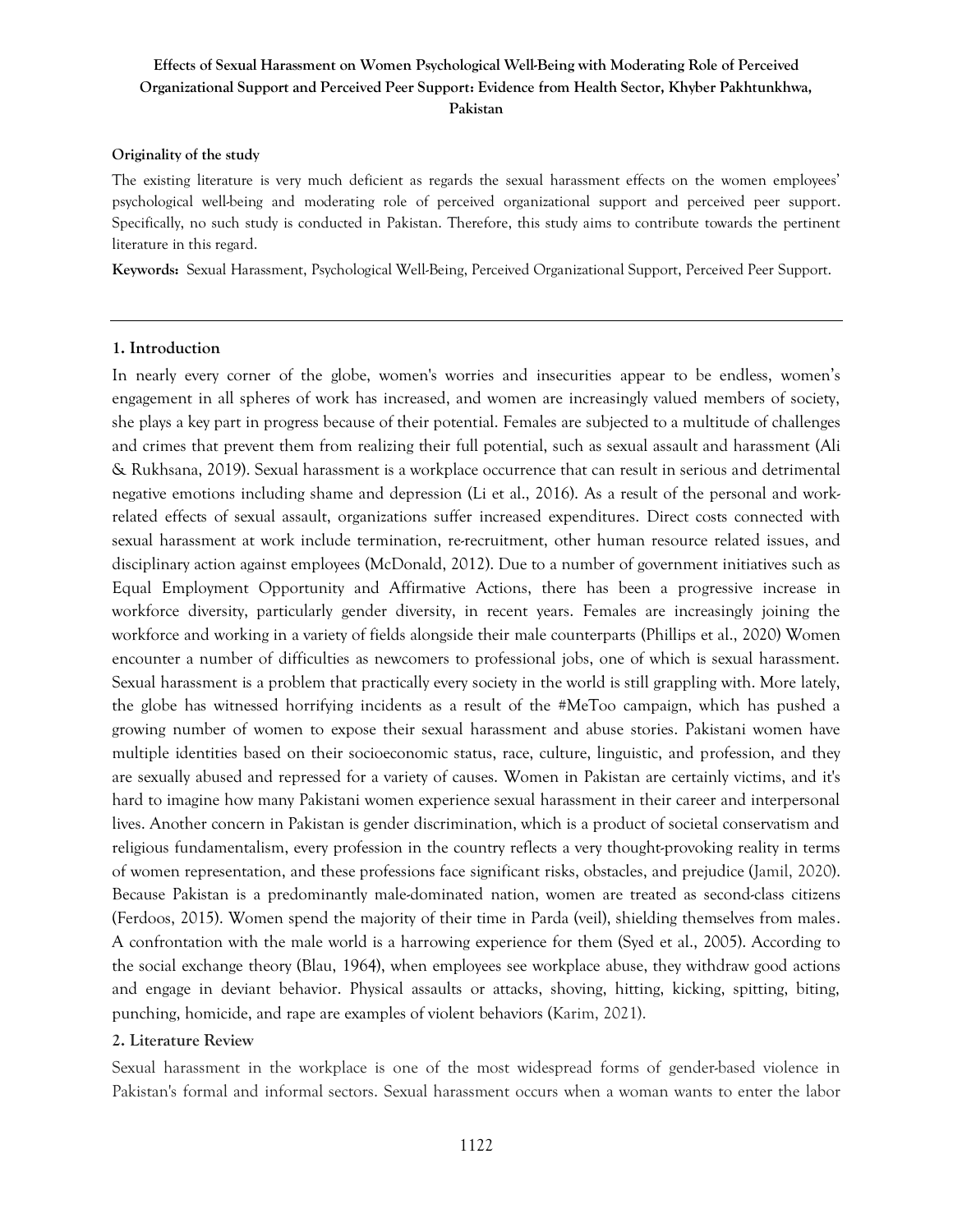and take on f1inancial responsibilities for her family in violation of social norms. In Pakistani society, women are progressively emerging from their sequestered existence within their homes to join the workforce, despite the gender roles and conventions that have been ascribed to them. However, societally established gender norms and cultural misconceptions are erecting barriers to their progress through a variety of techniques. However, since 1990, the average yearly growth rate of female involvement in the workforce has grown. In 1990, it was only 13.2 percent, but by 2017 it had risen to 22.4 percent. However, in comparison to other South Asian countries, women involvement in the labor force is still quite low (Hadi, 2017). Despite the fact that women make almost half of Pakistan's population, they account for approximately a quarter of the labor force. This means that vast human resources are currently untapped, contributing neither to the nation's economic progress nor to their own social status. Furthermore, as compared to the informal sector, the formal sector has a greater rate of sexual harassment, with a rate of 93 percent (Parveen, 2010). According to a research conducted by UNISON (2008), more than half of working women in Pakistan are sexually harassed; nevertheless, most cases of sexual harassment go unreported. As a result, reported incidences of gender-based violence do not accurately reflect the prevalence of sexual harassment in the workplace (Sadruddin et al., 2013).

Sexual assault has been shown to have harmful consequences on employees' beliefs, behavior, and psychological well-being, including loss of employment and satisfaction, poor organizational involvement, and effects on work productivity, physical, and mental health (Fitzgerald et al., 1995). Sexual harassment will continue to be an issue as long as women work outside the home. Women's abilities and ability for higher-level positions are being lost by companies, while women are losing the income, status, and voice in society that such a job can provide. Workplace bullying, ostracism, guilt, threats, passive treatment, and other forms of sexual assault can all have unreported social consequences (Folke et al., 2020).

Psychological well-being is healthy interpersonal relationships, personal dominance, self-reliance, a feeling of purpose and meaning in life, and personal growth and development *(*Ryff et al., 1995). Sexual assault has a greater psychological impact on women than it does on males; sexual harassment is linked to an increase in emotional problems as well as a decrease in subjective well-being (Espelage et al., 2019). Eisenberger et al. (1986) defines perceived organisational support (POS) as global perceptions about how much the organization respects and cares about its employees' well-being. Perceived organizational support is frequently influenced by organizational incentives and job conditions. Extrinsic motivation can be more important to an employee than intrinsic drive, because perceived acknowledgment has the power to turn a disgruntled employee into a productive employee (Van et al., 2018). Workers are more likely to return their employers by attempting to fulfill their corporate responsibilities by becoming more active since they believe their employers value their efforts and consider their well-being to be more important as a result (Imran et al., 2020). Workers who feel empowered work for an organization that helps them reciprocate by offering attitudinal and behavioral outcomes that reflect their job happiness, psychological conformance with the firm and its goals, and mental psychological attachment to the company (Gupta et al., 2016).

Peer support is a system in which people who has comparable experiences or are facing similar challenges band together as equals to provide and receive help based on common knowledge (Riessman, 1989). When a peer is violently abused, the victim can benefit from relationship counseling. Peers can aid by providing direct support to the victim in dealing with the trauma created by the harassment and helping them feel less alienated or alone in their peer group (Sagrestano, 2019). Peer support is an effective approach for delivering and receiving aid that is an extension of the fundamental human impulse to respond to shared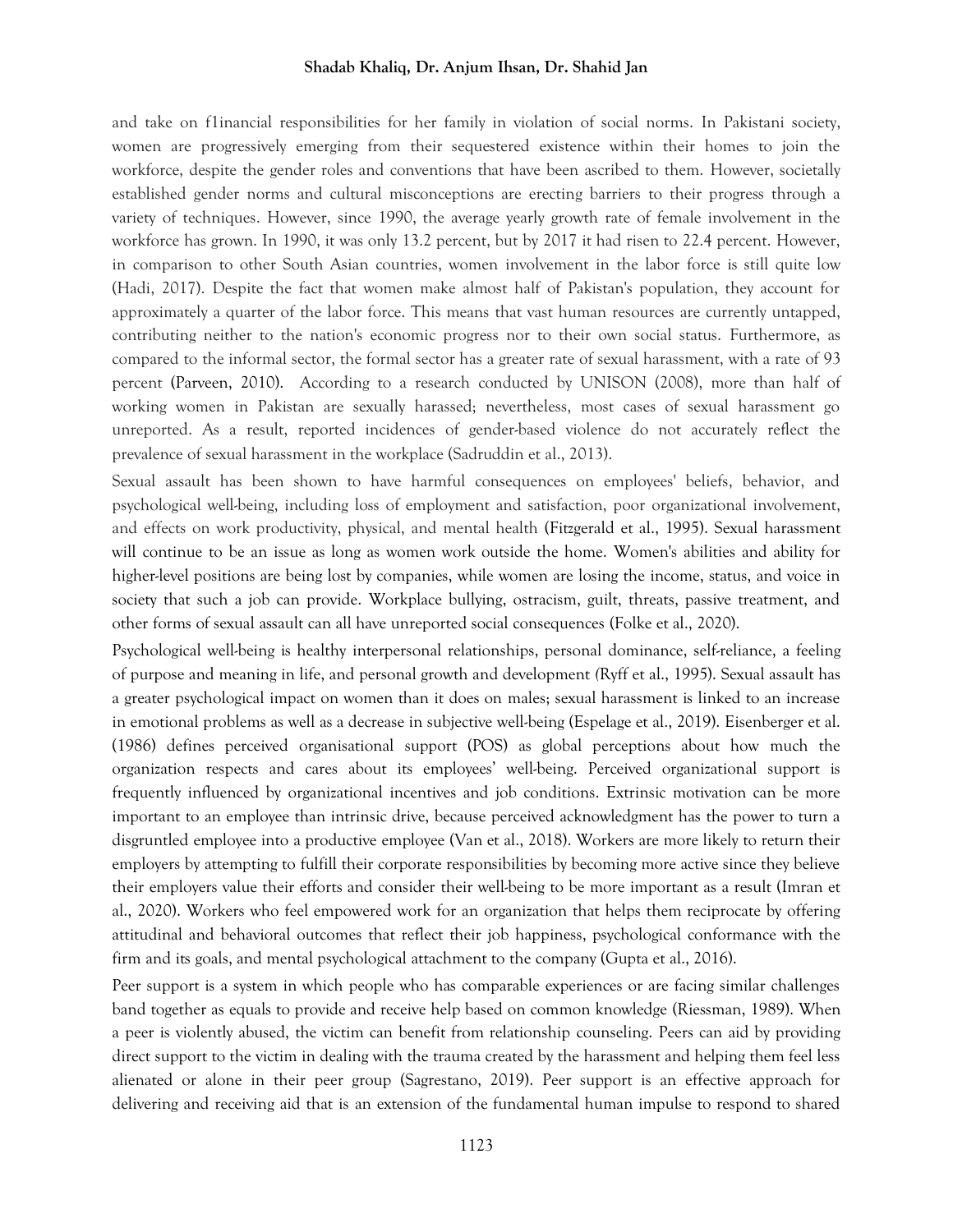concerns. It has been used by people dealing with a variety of social circumstances, mental health issues, and health challenges (Penney et al. 2008).

**Hypothesis 1:-**Sexual harassment has negative relationship with psychological well-being.

**Hypothesis 2:-** Perceived organizational support (POS) moderates sexual harassment and psychological wellbeing relationship.

**Hypothesis 3:-** Perceived peer support (PPS) moderates sexual harassment and psychological well-being relationship.

## **3. Methodology**

Data were obtained from 357 staff nurses working in Khyber Pakhtunkhwa MTI hospitals, Pakistan, using questionnaires and a stratified sampling technique wherein each hospital was taken as a stratum and from each stratum based on the researcher and respondents' contact, the data were collected. Other studies' scales for measuring the study's variables were used. For measuring Sexual Harassment, the scale developed by Fitzgerald et al. (1988) was used. For measuring Psychological Well-Being, Warwick-Edinburgh Mental Well-Being Scale (WEMWBS), 2006, was used and General Health Questionnaire was used developed by Goldberg & Williams (2000).Perceived Organizational Support was measured by items developed by Eisenberger et al. (1997). Perceived Peer Support was measured through the scale developed by Sirgy et al. (2001). This research study has been carried out at Khyber Pakhtunkhwa Government MTI hospitals, 97.5 percent of the participants were from BPS-16, 1.7 percent from BPS-17 and percentage of BPS-18 was 0.8 percent. Despite the fact that respondents in the sample spanned various age categories, the majority of the respondents (nurses) were between the ages of 25 and 35, accounting for 57.7% of the total. Most of the participants had Bachelor qualification (14 years of education). The respondents' experience spans all of the experience categories, with the majority having between 2 and 5 years of experience. This amount of time in the field is deemed adequate for adapting to the environment.

#### **4. Analysis and Results**

Structural Equation Modeling (SEM) is used to analyze the collected data which identifies and test models containing specific observed and unobservable or latent variables and also inter-linear relationship of variables (Sarstedt & Ringle, 2020). This study relies on the Partial Least Squares SEM or PLS-SEM. Wold (1966) developed the PLS technique to analyze high dimensional data in a low structured environment, after this there has been extension and modification in this technique. There are two linear equations in path models of PLS, inner and outer models, the inner model indicates inter-unobserved (latent) variables relationship whereas the outer model shows the relationship of latent variable with its manifest variables or observed indicators (Henseler & Sarstedt, 2013). The SmartPLS software is used to analyze data and generate the SEM results.

PLS-SEM consists of reflective and the formative outer model. Reflective outer model is assessed in terms of consistency reliability measured through Cronbach's Alpha and Composite Reliability, Construct Validity measured through Average Variance Extracted and discriminant validity (Ab Hamid et al., 2017).Taking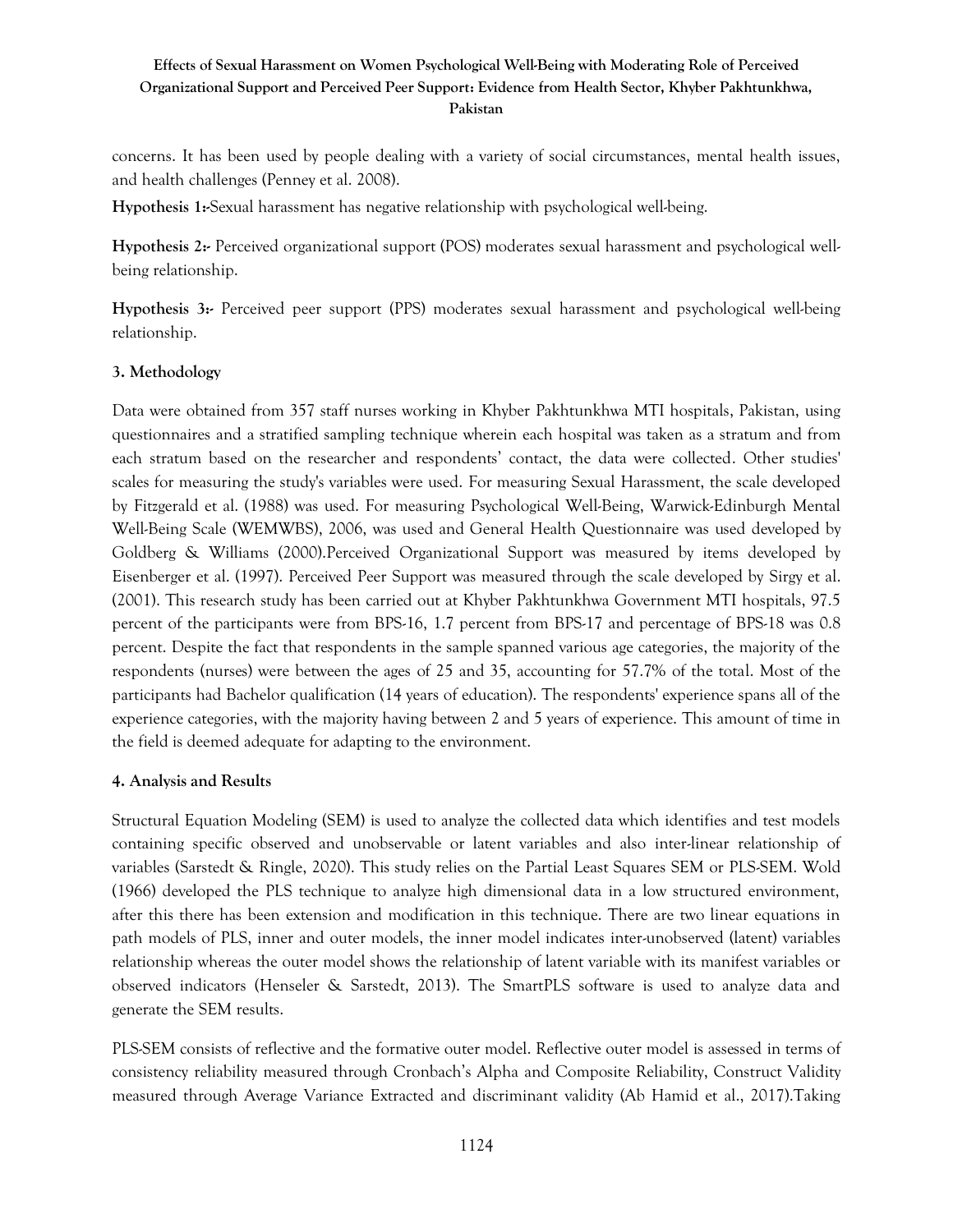into account the perception based researches, most of the measures consist of reflective indicators involving the pertinent researches (Hair Jr, 2017).In contrast, the use of formative indicators results in making irrelevant traditional measures on the relevant individual item reliability along with convergent validity highlighting issues related to the formative outer model (Hulland, 1999). Moreover, the different discriminant validity techniques may not be suitable to be applied in case of the formative indicators (Henseler et al., 2015).

For reflective indicators, the indicators or measures represent or reflect the associated unobserved underlying variable or construct and a construct cause (give rise) to observed indicators, whereas formative indicators cause (define) construct entirely, a defined construct is determined by the linear combination of its specific indicators or measures (Hulland, 1999).In this research, variables (constructs) give rise or cause observed items measured in terms of questions on the adopted scale. Furthermore, this research study also meets three main requirements of the reflective model highlighted by Urbach and Ahlemann (2010), including all indicators need to share common theme, they need to have same antecedents and consequences and dropping any indicator should not change a construct central domain. Therefore, we have used reflective indicators in this study. Also, the reflective indicators are appropriate in case of theory testing as epistemological, statistical and logical problems are found in the use of formative constructs (Urbach & Ahlemann, 2010). This study also aims to test conceptual framework (in terms of pertinent hypotheses) which are based on theoretical as well as empirical perspective. For this reason, the reflective indicators are the suitable relevant measures which should to be used.

## **4.1. Internal Consistency Reliability**

Cronbach's alpha  $(\alpha)$  is widely used for evaluating data internal consistency. A construct with high Cronbach's alpha value depicts that within a construct items have similar meaning with similar range (Cronbach, 1951). Based on observed variables' inter-correlation, this technique estimates reliability. Composite reliability (CR) is also used for the reliability assessment that also considers indicators' loadings, having the acceptable values > 0**.**60 for exploratory studies, values having 0.70-0.90 range are regarded satisfactory and values > 0.90 are not undesirable (Ramyah et al., 2018). The ρA (rho\_A) is the third measure of reliability commonly used and its threshold value either should be equal or greater than 0.70.

Reliability intends to determine the level to which one or more than one indicators show consistency with what these indicators target to measure showing indicators reliability (Urbach & Ahlemann, 2010). An indicator's reliability illustrates proportion of indicator's variance that is explained by the latent variable. There are the following acceptable values of an indicator reliability: -

- Loading values ≥ 0.40 are considered acceptable, in case loadings summation leads to greater loading scores contributing to average variance extracted (AVE) values greater than **>**0.5 (Hulland, 1999).
- Loading values ≥ 0.5 are considered acceptable, in case loadings summation leads greater loading scores contributing to AVE values more than 0.5 (Byrne, 2016).
- Loading values  $\geq 0.6$  are considered acceptable, in case loadings summation leads to greater loadings score contributing to AVE values more than 0.6 (Byrne, 2016).
- Loading values  $\geq 0.70$  (Hair et al., 2010).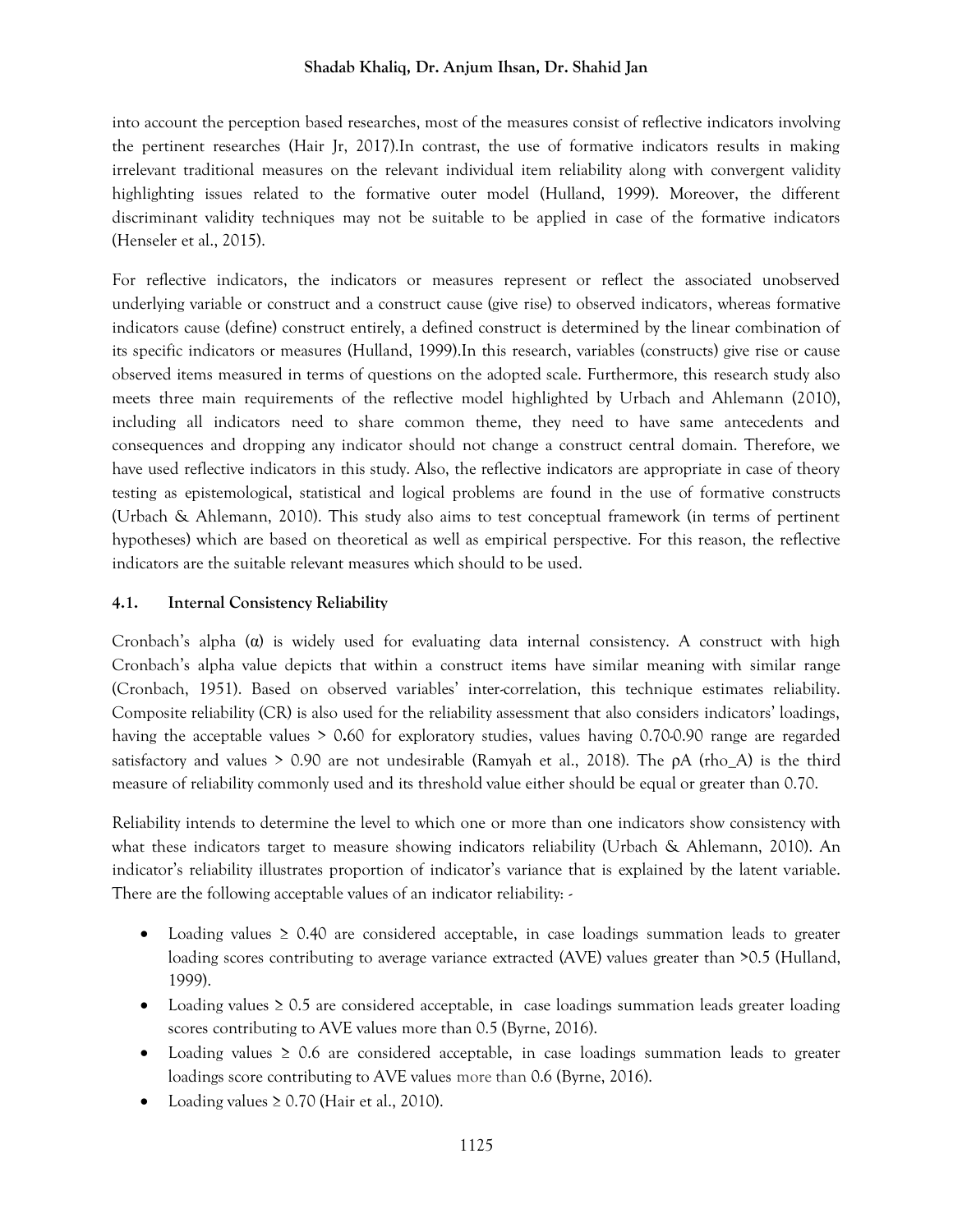• Loading values  $\geq 0.708$  showing that at minimum a latent variable has the ability to explain 50 percent of an indicator's variance (Hair et al., 2010).

## **4.2. Convergent Validity**

Convergent validity shows the individual indicators' convergence of a particular construct in comparison to indicators which are measuring other constructs (Urbach & Ahlemann, 2010). It is also referred to as AVE (Hair et al., 2014). AVE is squared loadings' mean value of all indicators related to a specific construct (Ramyah et al., 2018). It shows a latent construct's explanation of its indicators' variance (Hair et al., 2017). In order to have convergent validity, each construct should account for at least 50 percent variation of indicators that implies that AVE should exceed 0.5 (Hair Jr et al., 2017).

## **4.3. Discriminant Validity**

Discriminant validity depicts the level to which indicators show difference across constructs or measure distinct concepts by considering correlation between the measures that are possibly be overlapping. In simple words, it illustrates the extent to which constructs are actually different or distinct from each other. There are three main criteria in the Smart PLS for measuring the discriminant validity.

- 1. **Cross loading criterion:** On a specific construct, the indicators' loadings should be greater as compare to loadings on all other latent variables. Also, the difference of inter-loadings across latent variables should not be below 0.1 (Chin, 1998). In case, if each indicator loadings are more for its construct in contrast to other constructs, then indicators of constructs may not be interchangeable.
- 2. **Fornell and Larcker's (1981) criterion.** Using this criterion, a latent variable needs to explain adequately variance on its indicators in comparison to other latent variables' variance. Besides, AVE of a latent variable is required to exceed squared correlation of latent variable with all other variables; alternatively, square root of AVE on diagonal should be more than correlation on the offdiagonal.
- 3. **Heterotrait-Monotrait ratio of correlation (HTMT).** HTMT is correlations ratio prevailing within constructs to correlations between constructs. It estimates correlation between any of the two constructs when they are measured perfectly (having perfect reliability without error). The HTMT threshold value is 0.85 in case of high conservative assessments and 0.90 in case of high liberal assessments while HTMT value exceeding these values shows the lack of discriminant validity for different variables (Roemer, 2021).

The convergent and discriminant validity are assessed under reflective measurement model. The loadings of value equal to or greater than 0.5 are acceptable if loadings' summation results in high loadings scores contributing to AVE values greater than 0.5 (Byrne, 2016).Therefore, the items with low loadings (below 0.5 value) are deleted as they affected the convergent validity (AVE). The deleted items consisted of POS6, POS8, PPS3, PPS4, PPS7, PW5, PW6, PW8, PW9, SH1, SH11 and SH3. Figure 1 shows un-amended measurement model containing all items without deletion.

**Figure 1**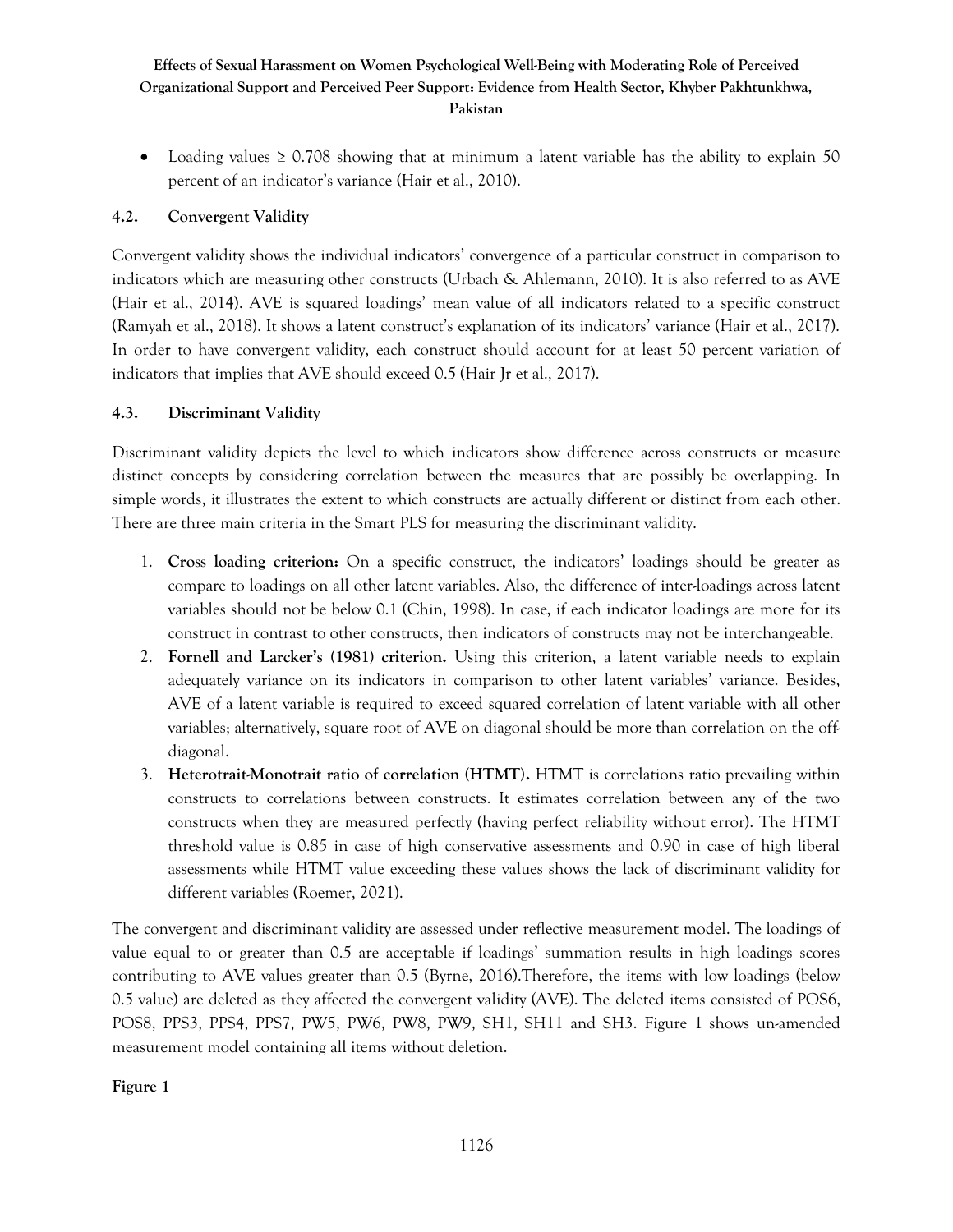

## **Un-Amended Measurement Model**

All remaining items after deletion can be seen in the Table 4.1 having loadings exceeding 0.6.

## **Table 4.1**

*Outer Loadings (Amended Measurement Model)*

| Construct                        | Items            | Loadings |
|----------------------------------|------------------|----------|
| Perceived Organizational Support | POS1             | 0.781    |
|                                  | POS <sub>2</sub> | 0.717    |
|                                  | POS3             | 0.678    |
|                                  | POS <sub>4</sub> | 0.722    |
|                                  | POS5             | 0.784    |
|                                  | POS7             | 0.697    |
| Perceived Peer Support           | PPS1             | 0.672    |
|                                  | PPS10            | 0.716    |
|                                  | PPS <sub>2</sub> | 0.683    |
|                                  | PPS5             | 0.725    |
|                                  | PPS <sub>6</sub> | 0.759    |
|                                  | PPS8             | 0.706    |
|                                  | PPS9             | 0.759    |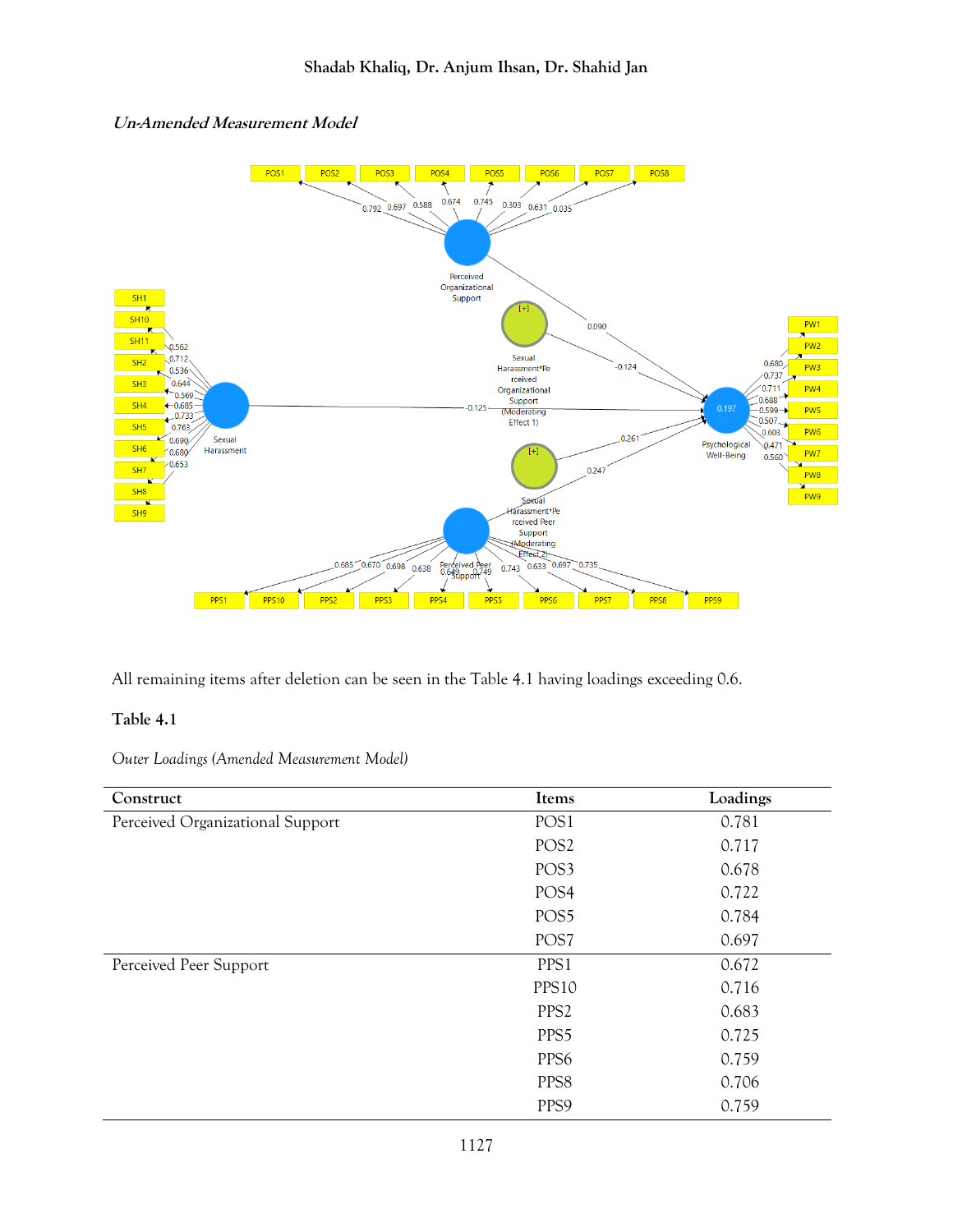| Psychological Well-Being | PW1             | 0.714 |
|--------------------------|-----------------|-------|
|                          | PW <sub>2</sub> | 0.780 |
|                          | PW3             | 0.757 |
|                          | PW4             | 0.710 |
|                          | PW7             | 0.611 |
| Sexual Harassment        | <b>SH10</b>     | 0.680 |
|                          | SH <sub>2</sub> | 0.661 |
|                          | SH <sub>4</sub> | 0.707 |
|                          | SH <sub>5</sub> | 0.778 |
|                          | SH <sub>6</sub> | 0.786 |
|                          | SH <sub>7</sub> | 0.733 |
|                          | SH <sub>8</sub> | 0.647 |
|                          | SH <sub>9</sub> | 0.676 |
|                          |                 |       |

Table 4.2 shows that the Cronbach's Alpha value is more than 0.70. The composite reliability values are in the range (0.70-0.90) and rho\_A values are also more than 0.70 to indicate enough internal consistency or convergence (Ramayah et al., 2018). Hence, the data overall have the reliability. The Table 4.2 also shows that all AVEs are greater than 0.5 after the deletion of items (Hair et al., 2017). Therefore, the data also have the convergent validity.

## **Table 4.2**

*Construct Reliability and Validity (Amended Measurement Model)* 

|                                  | Cronbach's<br>Alpha | rho_A | Composite<br>Reliability | Average<br>Variance<br>Extracted<br>(AVE) |
|----------------------------------|---------------------|-------|--------------------------|-------------------------------------------|
| Perceived Organizational Support | 0.838               | 0.859 | 0.873                    | 0.534                                     |
| Perceived Peer Support           | 0.846               | 0.858 | 0.881                    | 0.515                                     |
| Psychological Well-Being         | 0.763               | 0.773 | 0.840                    | 0.514                                     |
| Sexual Harassment                | 0.862               | 0.881 | 0.890                    | 0.504                                     |

After this, we will assess the discriminant validity. Indicators need to be load more on their constructs in contrast to other constructs and average variance or the variance shared between each construct and its relevant measures should be greater than the variance shared between construct and other constructs (Fornell & Larcker, 1981).Table 4.3 illustrates that all constructs show adequate discriminant validity as AVE square root (diagonal) is more than correlations (off-diagonal) for all reflective constructs.

**Table 4.3**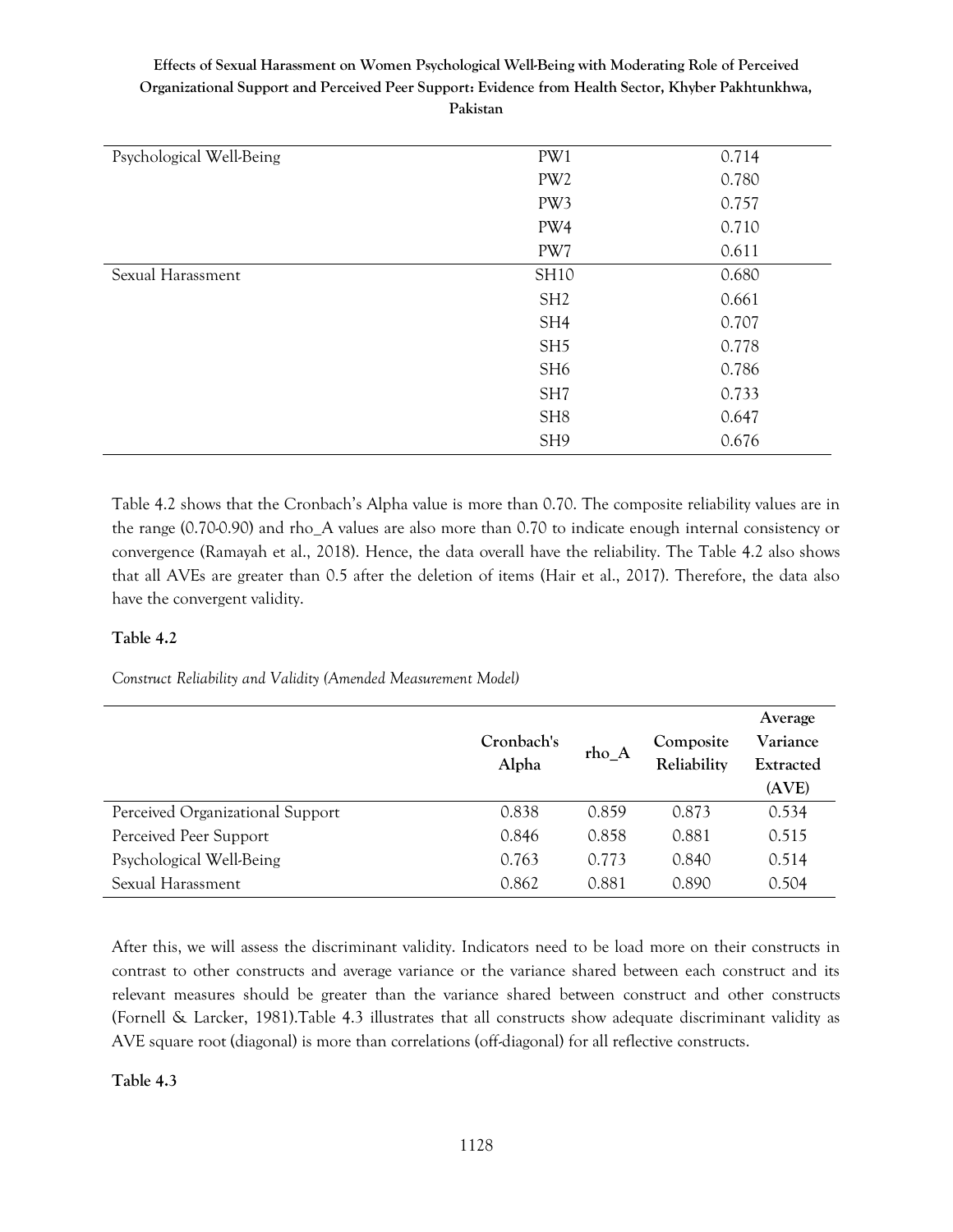|                                        | Perceived<br>Organizational<br>Support | Perceived<br>Peer Support | Psychological<br><b>Well-Being</b> | Sexual<br>Harassment |
|----------------------------------------|----------------------------------------|---------------------------|------------------------------------|----------------------|
| Perceived<br>Organizational<br>Support | 0.731                                  |                           |                                    |                      |
| Perceived Peer Support                 | $-0.030$                               | 0.718                     |                                    |                      |
| Psychological Well-Being               | 0.094                                  | 0.253                     | 0.717                              |                      |
| Sexual Harassment                      | 0.044                                  | $-0.088$                  | $-0.165$                           | 0.710                |

*Fornell-Larcker Criterion (Amended Measurement Model)*

Table 4.4 depicts cross-loadings between constructs. Each indicator is required to load high or more on its own constructs but low or less on other constructs. The table shows that all indicators are loading high on their own constructs and have low loadings on other constructs. This indicates that the constructs are distinctly different from each other and discriminant validity is achieved.

#### **Table 4.4**

*Cross Loadings (Amended Measurement Model)*

|                  | Perceived      |                |                   |            |
|------------------|----------------|----------------|-------------------|------------|
|                  | Organizational | Perceived Peer | Psychological     | Sexual     |
|                  | Support        | Support        | <b>Well-Being</b> | Harassment |
| POS1             | 0.781          | $-0.052$       | 0.086             | 0.039      |
| POS <sub>2</sub> | 0.717          | $-0.058$       | 0.026             | 0.009      |
| POS3             | 0.678          | $-0.067$       | 0.030             | 0.000      |
| POS <sub>4</sub> | 0.722          | 0.021          | 0.085             | 0.010      |
| POS5             | 0.784          | $-0.008$       | 0.082             | 0.066      |
| POS7             | 0.697          | $-0.028$       | 0.025             | 0.045      |
| PPS1             | $-0.008$       | 0.672          | 0.154             | $-0.079$   |
| PPS10            | $-0.131$       | 0.716          | 0.235             | $-0.081$   |
| PPS <sub>2</sub> | $-0.033$       | 0.683          | 0.136             | $-0.089$   |
| PPS5             | $-0.007$       | 0.725          | 0.156             | $-0.034$   |
| PPS6             | 0.045          | 0.759          | 0.191             | $-0.172$   |
| PPS8             | $-0.003$       | 0.706          | 0.133             | $-0.018$   |
| PPS9             | 0.013          | 0.759          | 0.216             | 0.031      |
| PW1              | 0.051          | 0.109          | 0.714             | $-0.120$   |
| PW <sub>2</sub>  | 0.063          | 0.222          | 0.780             | $-0.125$   |
| PW3              | 0.046          | 0.197          | 0.757             | $-0.132$   |
| PW4              | 0.119          | 0.189          | 0.710             | $-0.135$   |
| PW7              | 0.046          | 0.178          | 0.611             | $-0.069$   |
| SH10             | $-0.010$       | $-0.019$       | $-0.152$          | 0.680      |
| SH <sub>2</sub>  | $-0.006$       | $-0.073$       | $-0.101$          | 0.661      |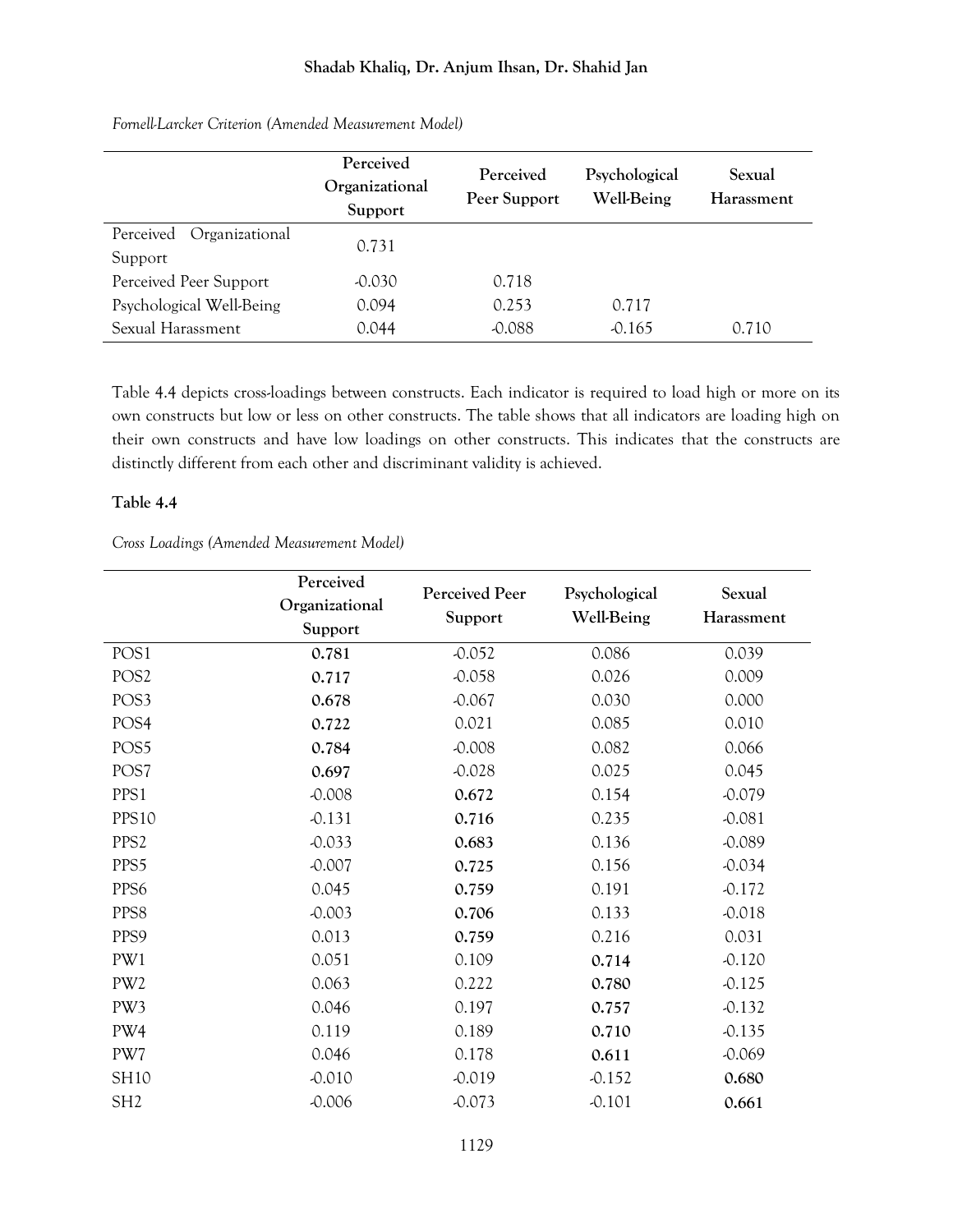|                 | Organizational Support and Perceived Peer Support: Evidence from Health Sector, Khyber Pakhtunkhwa, | Pakistan |          |       |
|-----------------|-----------------------------------------------------------------------------------------------------|----------|----------|-------|
| SH4             | 0.070                                                                                               | $-0.124$ | $-0.164$ | 0.707 |
| SH <sub>5</sub> | 0.041                                                                                               | $-0.019$ | $-0.081$ | 0.778 |
| SH <sub>6</sub> | 0.045                                                                                               | $-0.087$ | $-0.123$ | 0.786 |
| SH <sub>7</sub> | 0.086                                                                                               | $-0.012$ | $-0.085$ | 0.733 |
| SH <sub>8</sub> | $-0.035$                                                                                            | $-0.111$ | $-0.076$ | 0.647 |
| SH <sub>9</sub> | 0.059                                                                                               | $-0.012$ | $-0.068$ | 0.676 |

Finally, discriminant validity is assessed through HTMT criterion which was developed by Henseler et al. (2015). Table 4.5 illustrates that all values are below HTMT threshold values, 0.85 and 0.90 suggested by Roemer (2021) which shows that discriminant validity is realized. Figures 2 shows the measurement model with deleted items having low loadings.

## **Table 4.5**

*Heterrotrait-Monotrait Ratio (HTMT) (Amended Measurement Model)*

|                                  | Perceived<br>Organizational<br>Support | Perceived<br>Peer<br>Support | Psychological<br><b>Well-Being</b> | Sexual<br>Harassment |
|----------------------------------|----------------------------------------|------------------------------|------------------------------------|----------------------|
| Perceived Organizational Support |                                        |                              |                                    |                      |
| Perceived Peer Support           | 0.091                                  |                              |                                    |                      |
| Psychological Well-Being         | 0.099                                  | 0.298                        |                                    |                      |
| Sexual Harassment                | 0.093                                  | 0.141                        | 0.181                              |                      |

Multicollinearity shows inter-independent correlations and is a serious problem affecting the estimates of regression model. The problem of predictor collinearity (lateral collinearity) can sometimes mislead the findings as may influence causal effect (Kock & Lynn, 2012). The measure of multicollinearity, VIF either be equal to or less than 3.3 or 5 (Hair et al., 2021). This study has one independent variable, the sexual harassment; therefore, there was no issue of multicollinearity. Furthermore, Table 4.6 illustrates that the individual items' VIF values are also below the above threshold values which indicates that there is no multicollinearity among individual items. The inner VIF values (Table 4.7) are also below the threshold values that again depicts the absence of multicollinearity. Figure 2 shows amended measurement model with deleted items.

## **Table 4.6**

*Outer VIF Values (Amended Measurement Model)*

|      | <b>VIF</b> |
|------|------------|
| POS1 | 1.728      |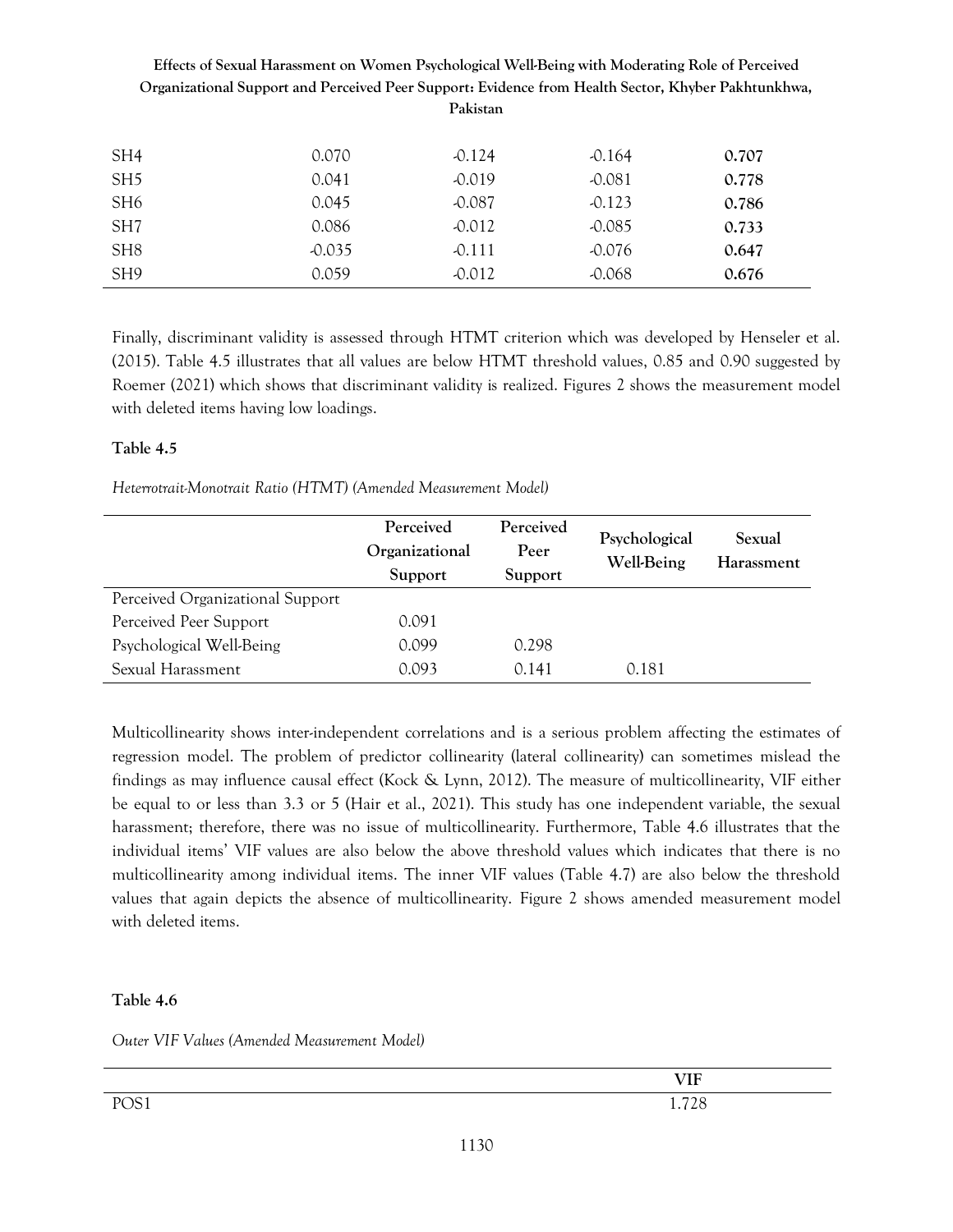| POS <sub>2</sub> | 1.862 |
|------------------|-------|
| POS3             | 1.620 |
| POS <sub>4</sub> | 1.453 |
| POS5             | 1.707 |
| POS7             | 1.778 |
| PPS1             | 1.870 |
| PPS10            | 1.543 |
| PPS <sub>2</sub> | 1.883 |
| PPS5             | 1.933 |
| PPS6             | 1.827 |
| PPS8             | 1.720 |
| PPS9             | 1.704 |
| PW1              | 1.473 |
| PW <sub>2</sub>  | 1.619 |
| PW3              | 1.613 |
| PW4              | 1.300 |
| PW7              | 1.260 |
| <b>SH10</b>      | 1.663 |
| SH <sub>2</sub>  | 1.532 |
| SH4              | 1.580 |
| SH <sub>5</sub>  | 2.348 |
| SH <sub>6</sub>  | 2.402 |
| SH <sub>7</sub>  | 2.586 |
| SH <sub>8</sub>  | 1.740 |
| SH <sub>9</sub>  | 1.942 |

## **Table 4.7**

*Inner VIF Values (Amended Measurement Model)*

|                                  | Psychological Well-Being |  |
|----------------------------------|--------------------------|--|
| Perceived Organizational Support | 1.054                    |  |
| Perceived Peer Support           | 1.033                    |  |
| Sexual Harassment                | 1.016                    |  |

## **Figure 2**

*Amended Measurement Model*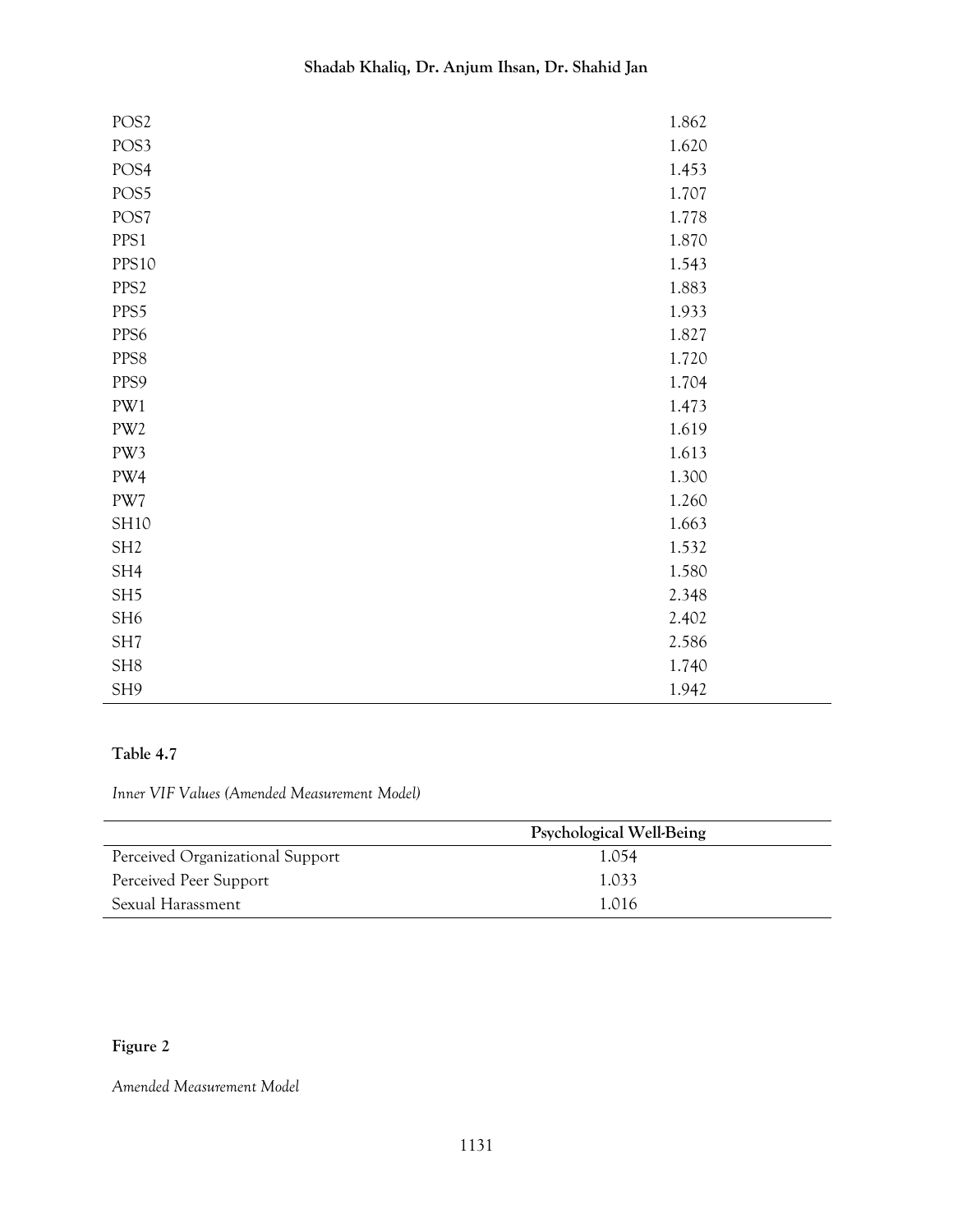

#### **4.4. Assessment of Goodness-of-Fit (GOF)**

Before we have the interpretations of structural model, the mode fit needs to be estimated. The goodness-offit (GOF) as PLS-SEM measure is suggested by Tenenhaus et al. (2004). However, this measure is deficient in identification of miss-specified models and not a fit measure of use, hence, researchers in case of PLS-SEM generally rely on measures depicting predictive abilities of a model to judge its quality in place of fit measures (Henseler & Sarstedt, 2013). PLS-SEM abilities for theory testing are extended by development of the model fit measures and accordingly the SmartPLS have assessment model fit criteria like Standardized Root Mean Square Residual (SRMR), Normed Fit Index (NFI) and RMS Theta (Ramayah et al., 2018).SRMR is difference of observed correlation with model's implied correlation matrix, and, so it allows average magnitude assessment or level of discrepancies existing between observed and expected correlations as absolute representation or measure of model fit criterion (Ramayah et al., 2018). SRMR value in the range 0.10 to 0.80 is regarded an appropriate fit (Hu & Bentler, 1999). As can be seen in the Table 4.15, the SRMR values of both saturated and estimated models are 0.066 showing that the model can be a good fit. Bentler and Bonettt (1980) developed NFI. NFI computes proposed model's Chi<sup>2</sup> value followed by its comparison with meaningful benchmark as proposed model's Chi<sup>2</sup> value has no sufficient information to judge model fit, for this reason, NFI uses Chi<sup>2</sup> value of null model as yardstick, after this NFI is defined as minus Chi<sup>2</sup> value of the proposed model over Chi<sup>2</sup> value of the null model, consequently, NFI value of range 0-1 are produced, with NFI value in case lies close to 1, then better will be model fit (Ramyah et al., 2018). As can be noted in the Table 4.8, the NFI value of both saturated and estimated models is 0.703, closer to 1 suggesting the good model fit. RMS Theta is root mean squared residual covariance of outer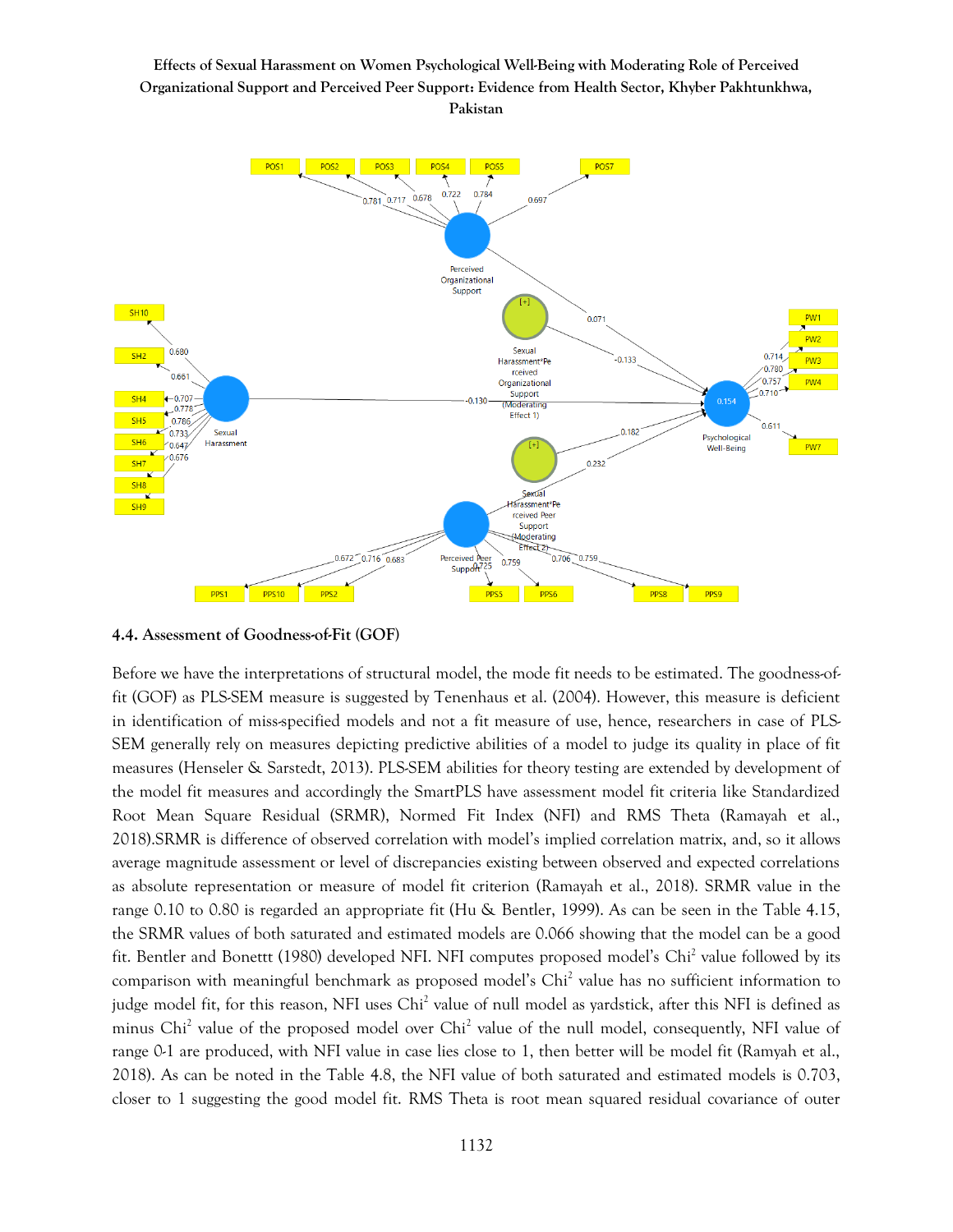model residuals (Lohmoller. 1989). It measures degree to which outer model residuals correlate (Ramyah et al., 2018). Its acceptable range is 0.12-0.14 (Lohmoller, 1989; Henseler, 2014).Table 4.8 shows that the RMS Theta value is 0.143 which is nearly in the range (0.12-0.14). Therefore, the model may again be considered a good fit.

#### **Table 4.8**

*Model Fit Summary (Amended Measurement Model)* 

|             | <b>Saturated Model</b> | <b>Estimated Model</b> |
|-------------|------------------------|------------------------|
| <b>SRMR</b> | 0.066                  | 0.066                  |
| <b>NFI</b>  | 0.753                  | 0.753                  |
| RMS Theta   | 0.143                  |                        |

## **4.5. Assessment of Structural Model**

The first hypothesis is direct, developed between constructs. The t-statistics for all paths are calculated using bootstrapping function provided in the SmartPLS to test the significance level. The Table 4.9 shows that the first hypothesis has t-value greater than 0.05 which depicts that sexual harassment has significant effect on the psychological well-being. Also, the standard Beta value is negative suggesting that increase in sexual harassment will decrease psychological well-being. The  $R^2$  value is 0.154 (Table 4.11) which shows variation in psychological well-being explained by the sexual harassment.

The moderator perceived organizational support significantly affects relationship of sexual harassment with psychological well-being. Its interaction term is significant with negative Beta value indicating that perceived organizational support moderates as well as weakens effect of sexual harassment on psychological well-being or if there is high perceived organizational support then increasing sexual harassment will have low effects to decrease the psychological well-being. The Moderating Effect 2 (interaction term) showing the moderating effect of perceived peer support is insignificant.

#### **Table 4.9**

*Path Coefficients (Amended Measurement Model)*

|  |  | Original Sample Standard T Statistics   |  |
|--|--|-----------------------------------------|--|
|  |  | Sample Mean Deviation ((O/STDEV) Values |  |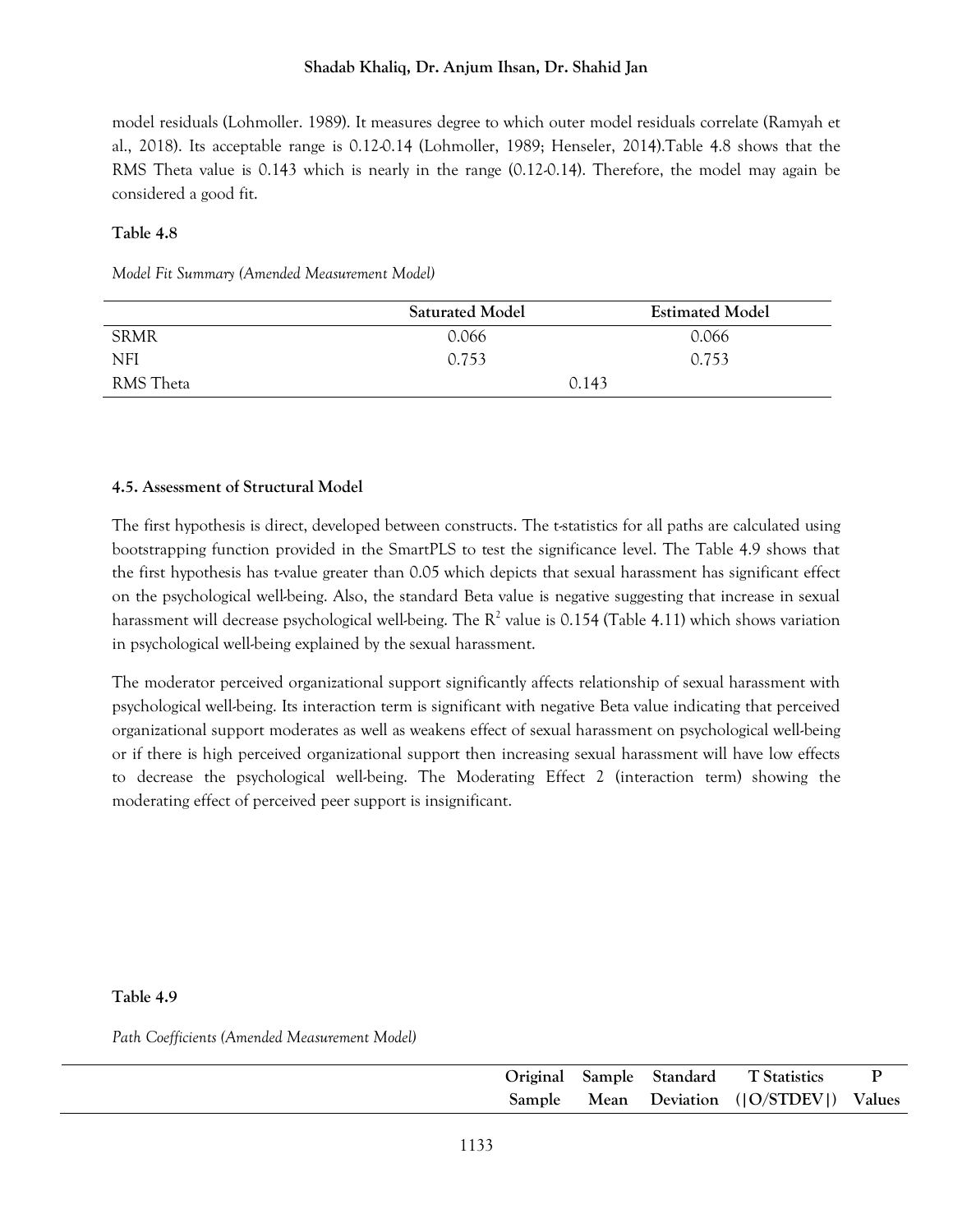|                                                                                                                      | (O)      | (M)      | (STDEV) |       |       |
|----------------------------------------------------------------------------------------------------------------------|----------|----------|---------|-------|-------|
| Perceived Organizational Support > Psychological Well-Being                                                          |          | 0.068    | 0.072   | 0.989 | 0.323 |
| Perceived Peer Support -> Psychological Well-Being                                                                   |          | 0.241    | 0.053   | 4.394 | 0.000 |
| Sexual Harassment > Psychological Well-Being                                                                         |          | $-0.146$ | 0.042   | 3.059 | 0.002 |
| Harassment*Perceived<br>Organizational<br>Sexual<br>Support<br>(Moderating Effect 1) $\geq$ Psychological Well-Being | $-0.133$ | $-0.185$ | 0.049   | 2.721 | 0.007 |
| Sexual Harassment*Perceived Peer Support (Moderating<br>Effect $2$ ) $\geq$ Psychological Well-Being                 | 0.182    | 0.076    | 0.224   | 0.813 | 0.417 |

Based on above results, the summary of hypotheses are as follows:-

#### **Table 4.10**

*Summary of Hypothesis* 

| Hypothesis     | Relationship                                   | <b>Std Beta</b> | <b>T</b> Values | P             | <b>Decision</b> |
|----------------|------------------------------------------------|-----------------|-----------------|---------------|-----------------|
|                |                                                |                 |                 | <b>Values</b> |                 |
| H1             | Sexual Harassment > Psychological Well-Being   | $-0.130$        | 3.059           | 0.002         | Supported       |
| H <sub>2</sub> | Sexual Harassment*Perceived Organizational     |                 |                 |               | Supported       |
|                | Support > Psychological Well-Being (Moderation | $-0.133$        | 2.721           | 0.007         |                 |
|                | 1)                                             |                 |                 |               |                 |
| H <sub>3</sub> | Sexual Harassment*Perceived Peer Support >>    | 0.182           | 0.813           | 0.417         | Not.            |
|                | Psychological Well-Being (Moderation 2)        |                 |                 |               | Supported       |

The model's predictive accuracy is assessed in terms of coefficient of determination or  $R^2$  which indicates the amount of variance of exogenous variable(s) on endogenous variable(s) or variance in the endogenous construct, explained by all exogenous constructs. The  $R^2$  values of 0.26, 0.13 and 0.02 are considered as showing the substantial, moderate and weak predictive accuracy (Cohen, 1988). As can be seen in the Table 4.11, the  $R^2$  value related to significant relationship of sexual harassment with psychological well-being is 0.154 which shows that it has moderate predictive accuracy. The predictor's constructs effect size can be assessed in terms of Cohen's *f* 2 that evaluates relative effect of a predictor construct on an endogenous construct (Cohen, 1988). The  $f^2$  shows how an exogenous construct contributes to explain an endogenous construct in terms of  $\mathbb{R}^2$ . Initially,  $\mathbb{R}^2$  value is estimated with a predecessor construct and when one of predecessor constructs is exclude then result of the  $R^2$  will be the low. Hence,  $R^2$  values difference for model estimation with having and without predecessor construct is regarded as effect size. According to Cohen (1988),  $f^2$ values of 0.35, 0.15 and 0.02 are considered as large, medium and small effect size respectively. Table 4.18 indicates that the value of  $f^2$  is 0.020 suggesting small effect size.

Stone (1974) and Geisser (1975) devised the  $Q^2$  use to assess the path model's predictive relevance.  $Q^2$  is calculated using the blindfolding procedure. It is resampling technique performed to systematically delete every data point of reflective measurement model's indicators of endogenous construct. Also, this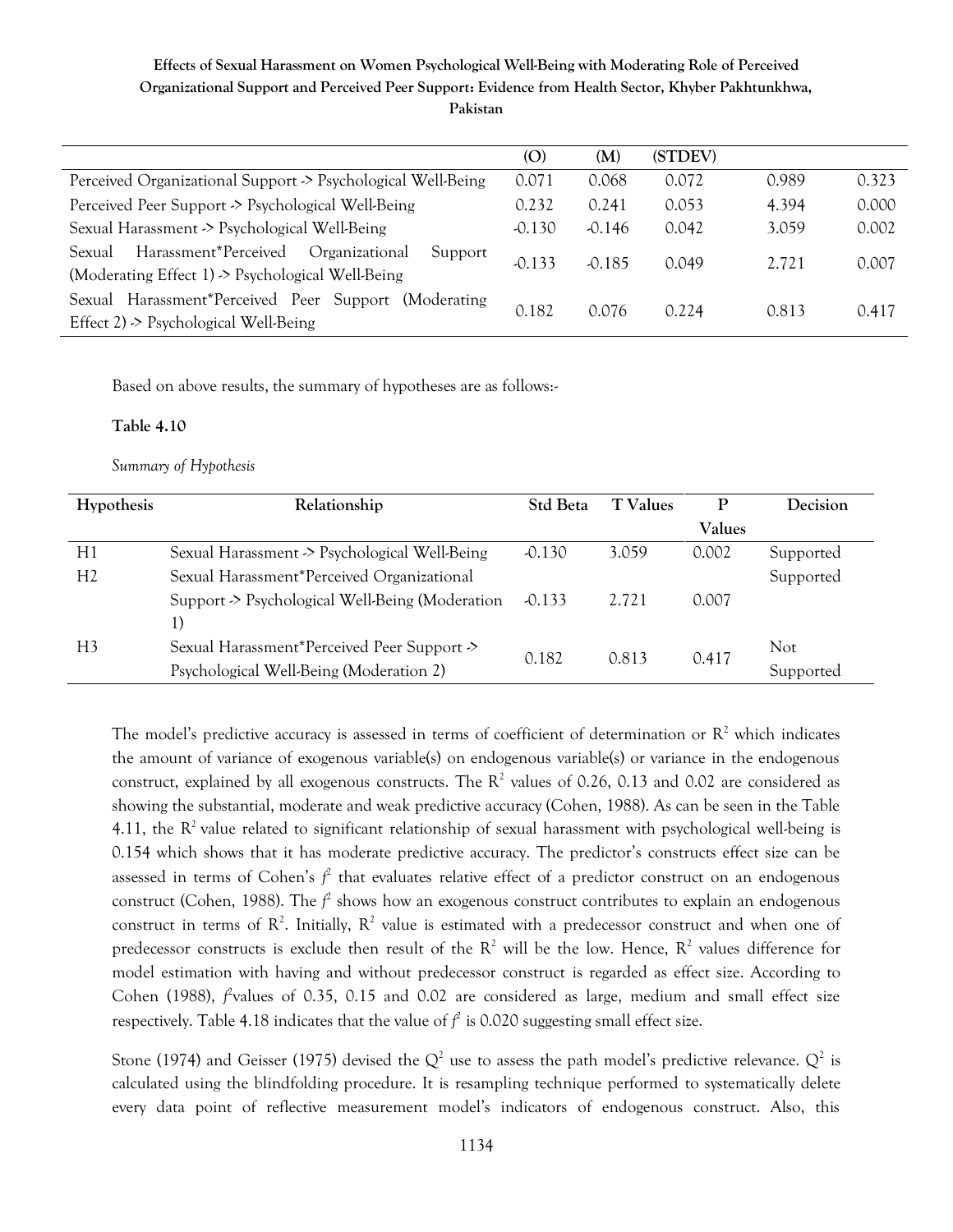procedure is applied for endogenous constructs with specification of reflective measurement model and endogenous construct with single item. Moreover, there is comparison in this procedure of original values with the predicted values and in case prediction is close to original values implying small prediction error then path model is established to have high predictive accuracy. This procedure removes data from the data set based on D (predetermined distance value) which may have value of 5-10 (Chin, 2010).Sample size is needed to produce a round number (not an integer number) when divided by D and if the obtained  $Q^2$ value is more than 0 then it illustrates that the exogenous constructs possess high predictive relevance for the endogenous construct. The  $Q^2$  value in the Table 4.11 for significant relationship of the sexual harassment with psychological well-being is 0.55, greater than 0 which shows that model has predictive relevance based on endogenous construct.

#### **Table 4.11**

 $R^2$ ,  $f^2$  *and*  $Q^2$  *(Structural Model)* 

| Hypothesi | Relationship                                 | Decision                   | $\mathbf{R}^2$ |  |
|-----------|----------------------------------------------|----------------------------|----------------|--|
|           |                                              |                            |                |  |
| H1        | Sexual Harassment > Psychological Well-Being | Supported 0.154 0.020 0.55 |                |  |

Effect sizes of the moderators are also assessed. The values 0.025, 0.01 and 0.005 are considered as large, medium and small effect size (Kenny, 2016). Table 4.12 shows that the moderation effect of the significant perceived organizational effect for the relationship between sexual harassment and psychological well-being has *f*<sup>2</sup>value of 0.018 indicating medium effect size. The Figure 3 shows structural model.

## **Table 4.12**

| Hypothesis     | Relationship                                                   |       | Remarks     |
|----------------|----------------------------------------------------------------|-------|-------------|
| H <sub>2</sub> | Sexual Harassment*Perceived Organizational Support ->          | 0.018 | Significant |
|                | Psychological Well-Being (Moderation 1)                        |       |             |
| H3             | Sexual Harassment*Perceived Peer Support > Psychological Well- | 0.038 | Not.        |
|                | Being (Moderation 2)                                           |       | Significant |
|                |                                                                |       |             |

## **Figure 3**

*Structural Model*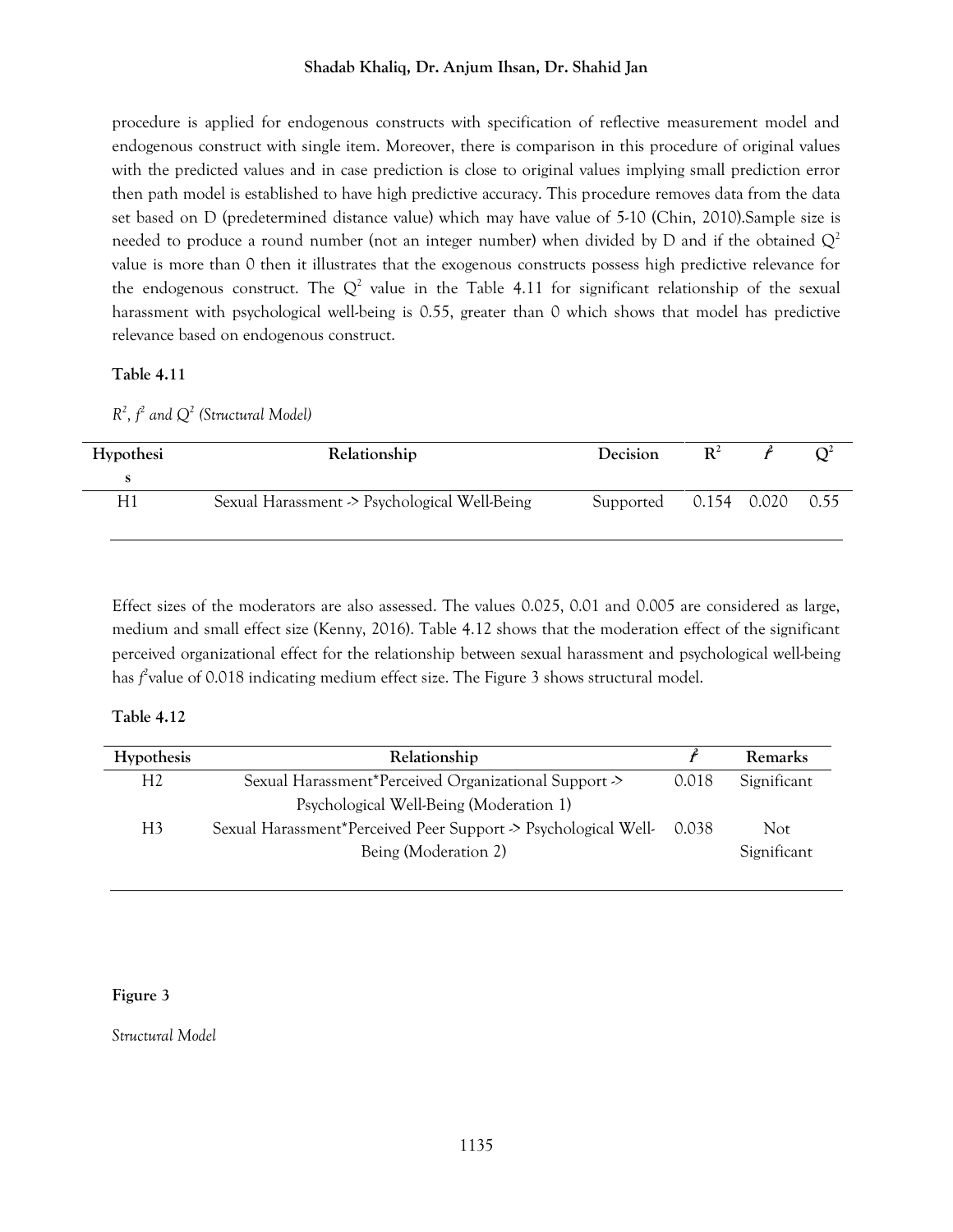

## **5. Recommendations**

- Hospitals are compelled by law to safeguard their employees from abuse. The study's findings will be crucial because they will be applied in hospitals to reduce the negative health impacts of workplace violence by improving the availability of instrumental or informational aid for employees who are confronted with it. To build a positive work culture, hospital administrators, managers, supervisors, and the HR department should all collaborate. To alleviate the harmful impacts of workplace sexual harassment, institutions should incorporate better use of perceived organizational support.
- Give all female nursing staff equal opportunity rather than preferring one person or group over another based on one or more characteristics. Include a harassment-free, safe, healthy, and learning workplace.
- Leaders should also set a positive example by treating female nursing staff under their care in an unprejudiced, fair, and well-behaved manner.
- The hospital management should step up and intervene decisively to prevent workplace abuse.
- Staff should be able to discuss their issues with their managers.

## **6. Conclusion**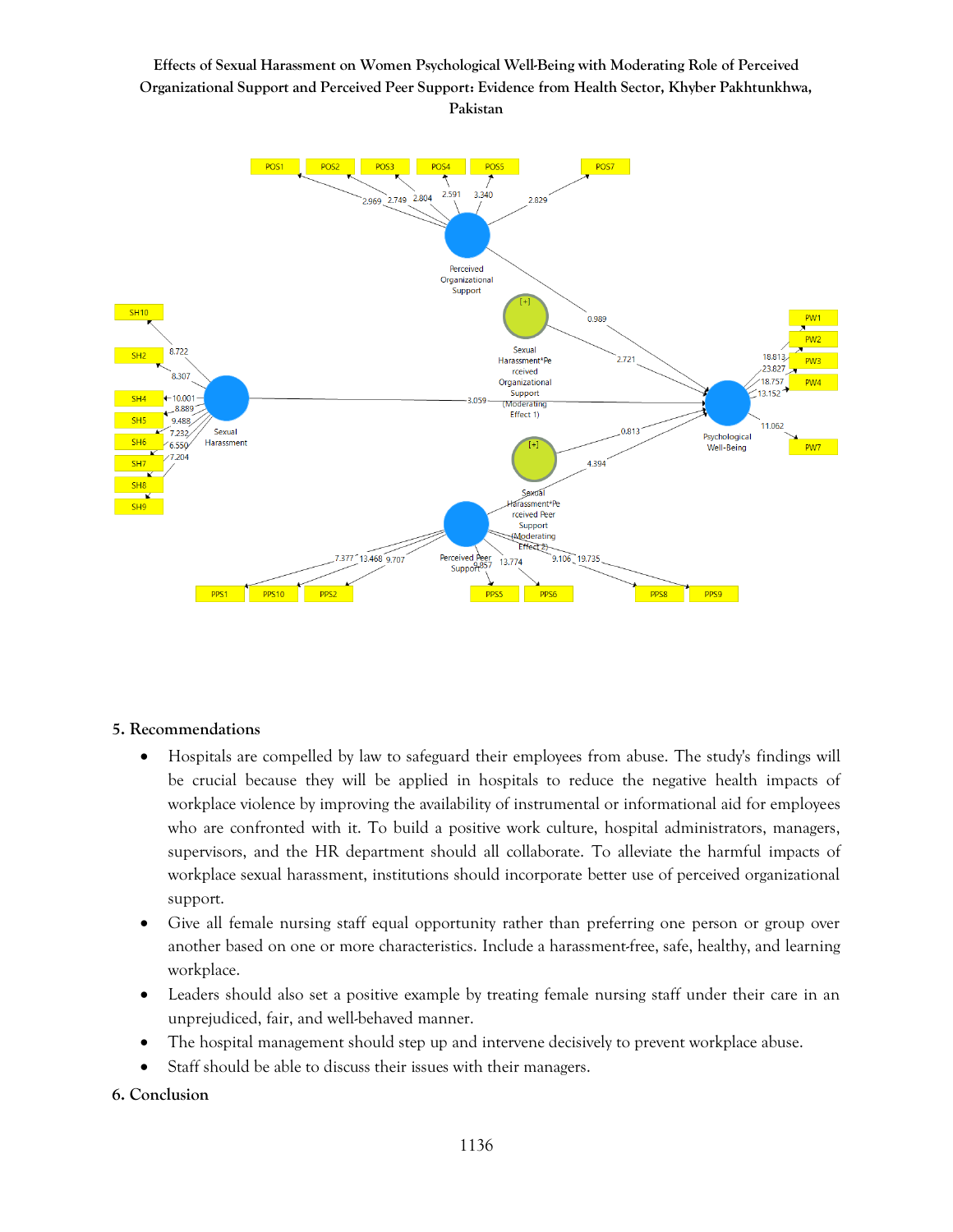Following conclusions could be developed based on the findings of the study. Sexual harassment relationship with psychological well-being was analyzed. The significant adverse and negative effect of sexual harassment on psychological well-being was found. The moderating role of perceived organizational support (POS) and perceived peer support was also examined on the relation of sexual harassment with psychological well-being. Study's findings shows that POS significantly and negatively moderates the relationship between psychological well-being and sexual harassment, when perceived organizational support will be high it will lessen the negative association between sexual harassment and psychological wellbeing, in contrast low level of perceived organizational will strengthen the negative relationship between theses constructs. Results shows that sexual abuse can be dealt with by implementing perceived organizational support because which it will help in increasing psychological well-being. Hospitals Management should devise policies to put influence on psychological well-being of female nursing staff. Hospitals management should also allocate budget for development programs for female staff nurses to enhance their psychological well-being.

#### **7. Future Research Directions**

The limitations of the study highlighted additional areas for further research. This study is cross sectional, in this respect, the future longitudinal studies are recommended to better capture the inter-variable relationship considering the collection and analysis of data at multiple time periods. Second, future studies should broaden their horizons by looking into and analyzing sexual harassment in different contexts including different industries, organizations and culture, in order to account for the variances in sexual harassment experiences and its effects. Other moderators that may attenuate or amplify the effects of sexual harassment on dependent variables such as locus of control and self-esteem might also be investigated in future studies.

#### **References**

- Ab Hamid, M. R., Sami, W., & MohmadSidek, M. M. (2017, September). Discriminant validity assessment: Use of Fornell & Larcker criterion versus HTMT criterion. In *Journal of Physics: Conference Series* (Vol. 890, No. 1, p. 012163). IOP Publishing.
- Ali, A., & Rukhsana, R. (2019). Sexual Harassment At Work Place: A Study Of Women Political Workers In Pakistan. *Pakistan Journal of Applied Social Sciences*, *10*, 1-20.
- Bentler, P. M., & Bonett, D. G. (1980). Significance tests and goodness of fit in the analysis of covariance structures. *Psychological Bulletin*, *88*(3), 588-606.
- Blau, P. M. (1964). Exchange and power in social life: Transaction publ.
- Byrne, B. M. (2016). *Structural equation modeling with AMOS: Basic concepts, applications, and programming* (3rd ed). routledge.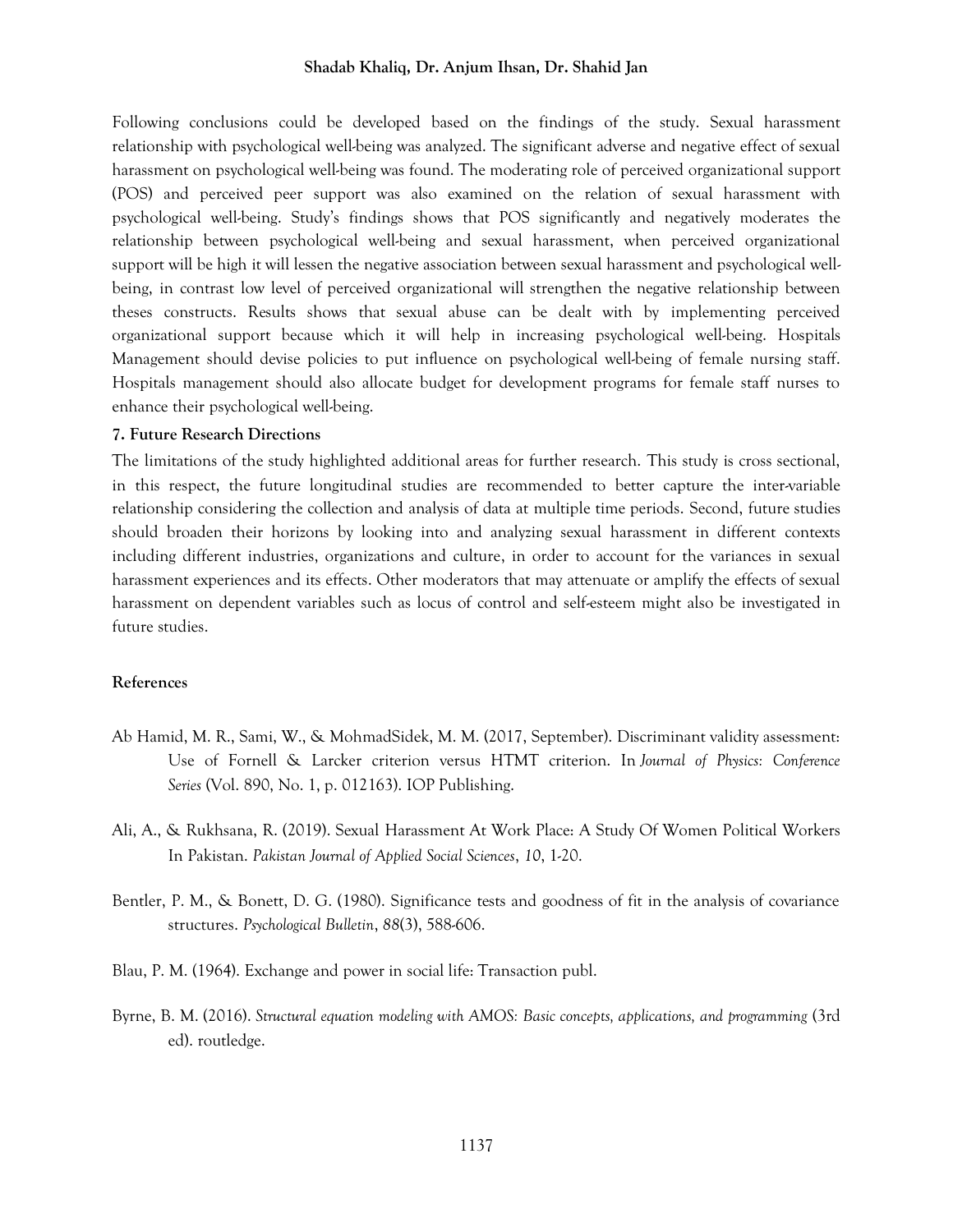- Chin W.W. (2010) How to write up and report PLS Analyses. In: Esposito Vinzi V., Chin W., Henseler J., Wang H. (eds) Handbook of Partial Least Squares. Springer Handbooks of Computational Statistics. Springer, Berlin, Heidelberg.
- Chin, W. W. (1998). The partial least squares approach for structural equation modeling. In G. A. Marcoulides (Ed.), *Modern methods for business research* (pp. 295–336). Lawrence Erlbaum Associates Publishers.
- Cohen, J. (1988). *Statistical power analysis for the behavioral sciences* (2nd ed.). Lawrence Erlbaum Associates, Publishers.
- Cronbach, L. J. (1951). Coefficient alpha and the internal structure of tests. *Psychometrika*, *16*(3), 297-334.
- Eisenberger, R., Cummings, J., Armeli, S., & Lynch, P. (1997). Perceived organizational support, discretionary treatment, and job satisfaction. *Journal of applied psychology*, *82*(5), 812.
- Eisenberger, R., Huntington, R., Hutchison, S., & Sowa, D. (1986).Perceived organizational support. *Journal of Applied psychology*, *71*(3), 500.
- Espelage, D. L., Valido, A., Hatchel, T., Ingram, K. M., Huang, Y., & Torgal, C. (2019). A literature review of protective factors associated with homophobic bullying and its consequences among children & adolescents. *Aggression and violent behavior*, *45*, 98-110.
- Ferdoos, A. (2005). Social status of urban and non-urban working women in Pakistan: A comparative study. *Unpublished Dissertation, University of Osnabrueck, Germany*.
- Fitzgerald, L. F., Gelfand, M. J., & Drasgow, F. (1995).Measuring sexual harassment: Theoretical and psychometric advances. *Basic and applied social psychology*, *17*(4), 425-445.
- Fitzgerald, L. F., Shullman, S. L., Bailey, N., Richards, M., Swecker, J., Gold, Y., ...& Weitzman, L. (1988). The incidence and dimensions of sexual harassment in academia and the workplace. *Journal of vocational behavior*, *32*(2), 152-175.
- Folke, O., Rickne, J., Tanaka, S., & Tateishi, Y. (2020). Sexual harassment of women leaders. *Daedalus*, *149*(1), 180-197.
- Fornell, C., & Larcker, D. F. (1981). Evaluating structural equation models with unobservable variables and measurement error. *Journal of Marketing Research*, *18*(1), 39-50.
- Geisser, S. (1975). The predictive sample reuse method with applications. *Journal of the American Statistical Association*, *70*(350), 320-328.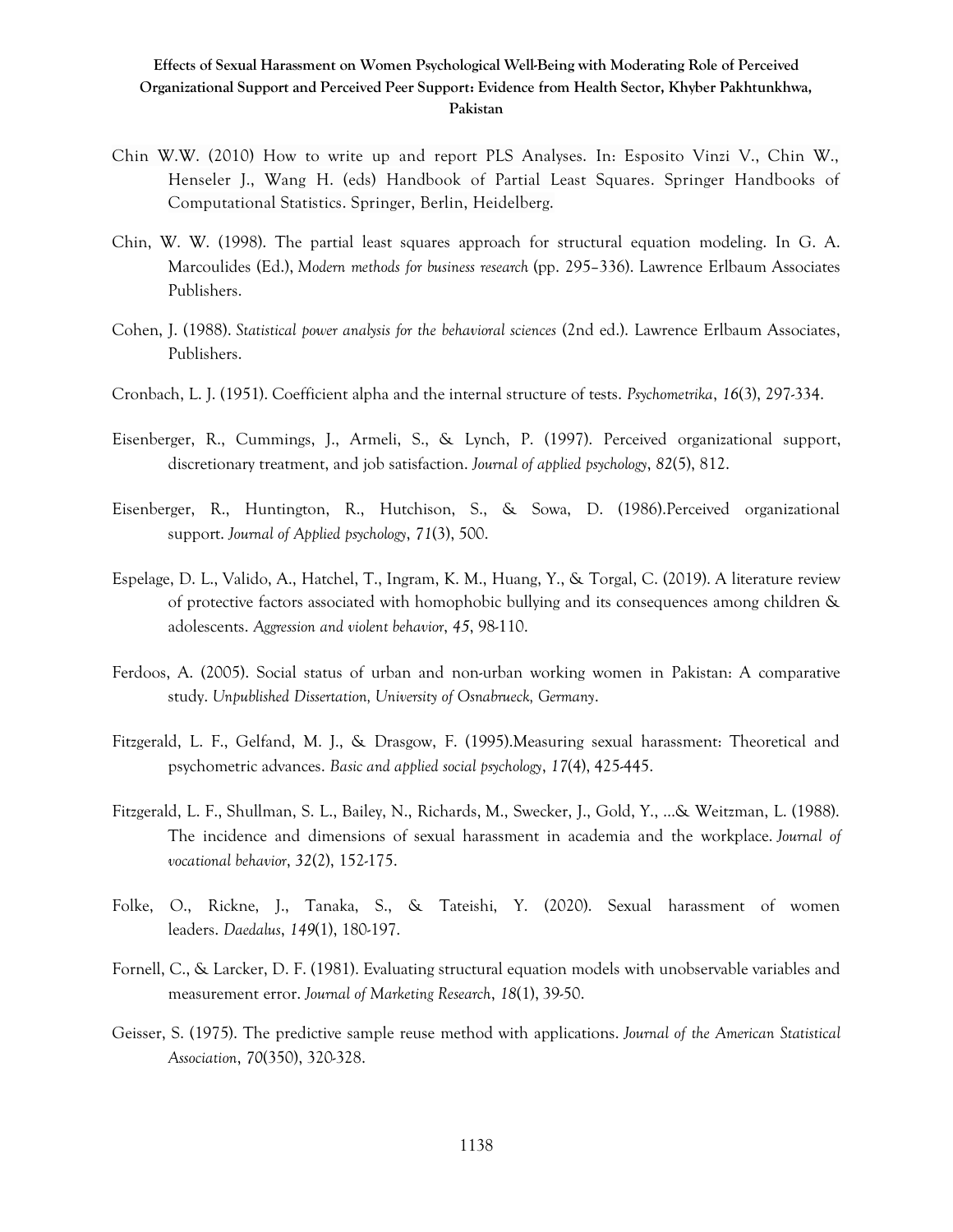- Goldberg, D., & Williams, P. (2000).General health questionnaire (GHQ). *Swindon, Wiltshire, UK: nferNelson*.
- Gupta, V., Agarwal, U. A., & Khatri, N. (2016). The relationships between perceived organizational support, affective commitment, psychological contract breach, organizational citizenship behaviour and work engagement. *Journal of advanced nursing*, *72*(11), 2806-2817.
- Gupta, V., Agarwal, U. A., & Khatri, N. (2016). The relationships between perceived organizational support, affective commitment, psychological contract breach, organizational citizenship behaviour and work engagement. *Journal of advanced nursing*, *72*(11), 2806-2817.
- Hadi, A. (2017). Patriarchy and gender-based violence in Pakistan. *European Journal of Social Sciences Education and Research*, *10*(2), 297-304.
- Hair Jr, J. F., Babin, B. J., & Krey, N. (2017). Covariance-based structural equation modeling in the Journal of Advertising: Review and recommendations. *Journal of Advertising*, *46*(1), 163-177.
- Henseler, J., & Sarstedt, M. (2013). Goodness-of-fit indices for partial least squares path modeling. *Computational Statistics*, *28*(2), 565-580.
- Henseler, J., Ringle, C. M., & Sarstedt, M. (2015). A new criterion for assessing discriminant validity in variance-based structural equation modeling. *Journal of the Academy of Marketing Science*, *43*(1), 115- 135.
- Hu, L. T., & Bentler, P. M. (1999). Cutoff criteria for fit indexes in covariance structure analysis: Conventional criteria versus new alternatives. *Structural Equation Modeling: A Multidisciplinary Journal*, *6*(1), 1-55.
- Hulland, J. (1999). Use of partial least squares (PLS) in strategic management research: A review of four recent studies. *Strategic Management Journal*, *20*(2), 195-204.
- Imran, M. Y., Elahi, N. S., Abid, G., Ashfaq, F., & Ilyas, S. (2020). Impact of perceived organizational support on work engagement: Mediating mechanism of thriving and flourishing. *Journal of Open Innovation: Technology, Market, and Complexity*, *6*(3), 82.
- Jamil, S. (2020). Suffering in silence: The resilience of Pakistan's female journalists to combat sexual harassment, threats and discrimination. *Journalism Practice*, *14*(2), 150-170.
- Karim, K. (2021). Professional Harassment at a Hospital Setting. *i-Manager's Journal on Nursing*, *11*(1), 26.
- Kenney, M. P., & Milling, L. S. (2016). The effectiveness of virtual reality distraction for reducing pain: A meta-analysis. *Psychology of Consciousness: Theory, Research, and Practice*, *3*(3), 199.
- Kock, N., & Lynn, G. (2012). Lateral collinearity and misleading results in variance-based SEM: An illustration and recommendations. *Journal of the Association for information Systems*, *13*(7), 546-580.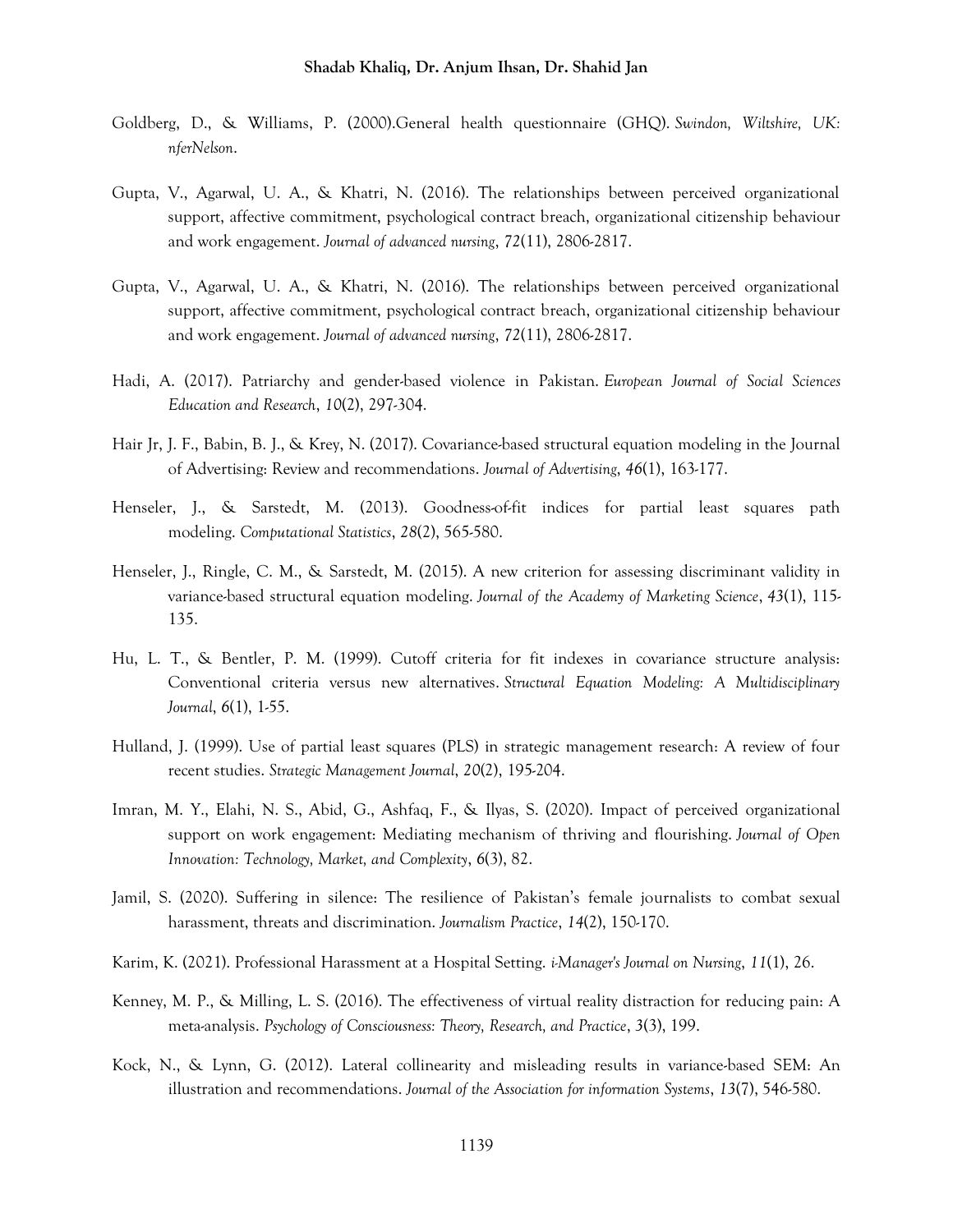- Li, Y., Chen, M., Lyu, Y., & Qiu, C. (2016). Sexual harassment and proactive customer service performance: The roles of job engagement and sensitivity to interpersonal mistreatment. *International Journal of Hospitality Management*, *54*, 116-126.
- Lohmöller, J. B. (1989). Predictive vs. structural modeling: Pls vs. ml. In *Latent variable path modeling with partial least squares* (pp. 199-226). Physica, Heidelberg.
- McDonald, P. (2012). Workplace sexual harassment 30 years on: a review of the literature. *International Journal of Management Reviews*, 14(1), 1-17.
- Parveen, R. (2010). Violence against Women in Pakistan. Islamabad, Aurat Foundation.
- Penney, L. M., & Spector, P. E. (2008). Emotions and counterproductive work behavior.
- Phillips, S. P. (2020). When will it ever end? And how? Sexual harassment of female medical faculty. *EClinicalMedicine*, *20*.
- Ramayah, T., Hwa, C. J., Chuah, F., Ting, H., & Memon, M. A. (2018). Partial Least Squares Structural Equation Modeling (PLS-SEM) using SmartPLS 3.0. 2nd Ed. Pearson
- Riessman, F. (1990).Restructuring help: A human services paradigm for the 1990s. *American Journal of Community Psychology*, *18*(2), 221-230.
- Ryff, C. D., & Keyes, C. L. M. (1995). The structure of psychological well-being revisited. *Journal of personality and social psychology*, *69*(4), 719.
- Sadruddin, M. M. (2013). Sexual harassment at workplace in Pakistan-Issues and remedies about the global issue at managerial sector. *Sadruddin, MM (2013). Sexual Harassment at Workplace in Pakistan-Issues and Remedies about the Global Issue at Managerial Sector, Journal of Managerial Sciences*, *7*(1), 113-125.
- Sagrestano, L. M., Ormerod, A. J., & DeBlaere, C. (2019). Peer sexual harassment predicts African American girls' psychological distress and sexual experimentation. *International Journal of Behavioral Development*, *43*(6), 492-499.
- Sarstedt, M., & Ringle, C. M. (2020). Structural Equation Models: From Paths to Networks (Westland 2019). Psychometrika, 85(3), 841-844.
- Sirgy, M. J., Efraty, D., Siegel, P., & Lee, D. J. (2001). A new measure of quality of work life (QWL) based on need satisfaction and spillover theories. *Social indicators research*, *55*(3), 241-302.
- Stone, M. (1974). Cross-validatory choice and assessment of statistical predictions. *Journal of the Royal Statistical Society: Series B (Statistical Methodology*), 36(2) (1974): 111-133.